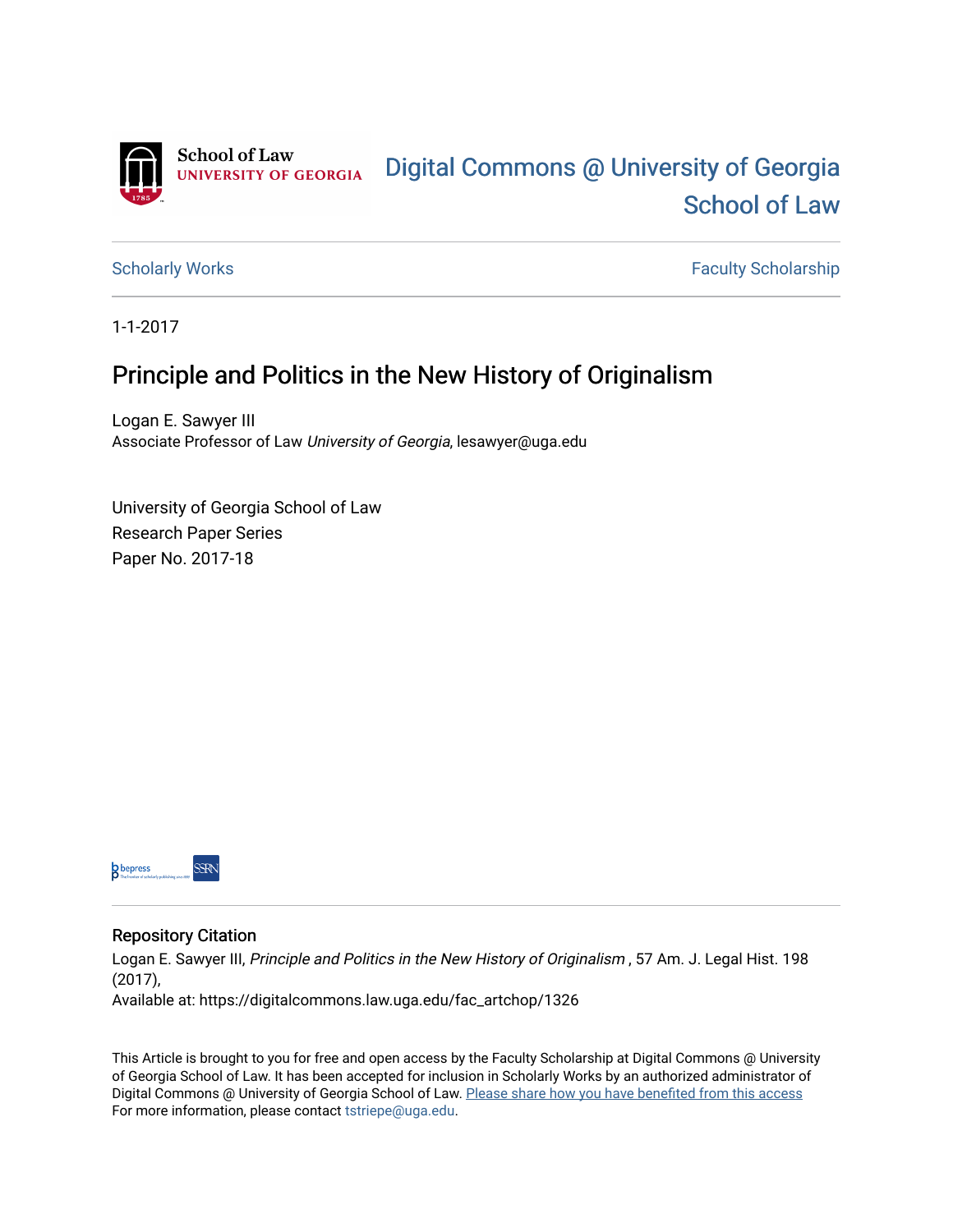

# **UNIVERSITY OF GEORGIA SCHOOL OF LAW**

RESEARCH PAPER SERIES

Paper No. 2017-18 May 2017

# **PRINCIPLE AND POLITICS IN THE NEW HISTORY OF ORIGINALISM**

AM. J. LEGAL. HIST. (forthcoming).

# **LOGAN E. SAWYER III**

Associate Professor of Law University of Georgia School of Law [lesawyer@uga.edu](mailto:lesawyer@uga.edu)

This paper can be downloaded without charge from the Social Science Research Network electronic library at <https://ssrn.com/abstract=2933746>

Electronic copy available at: https://ssrn.com/abstract=2933746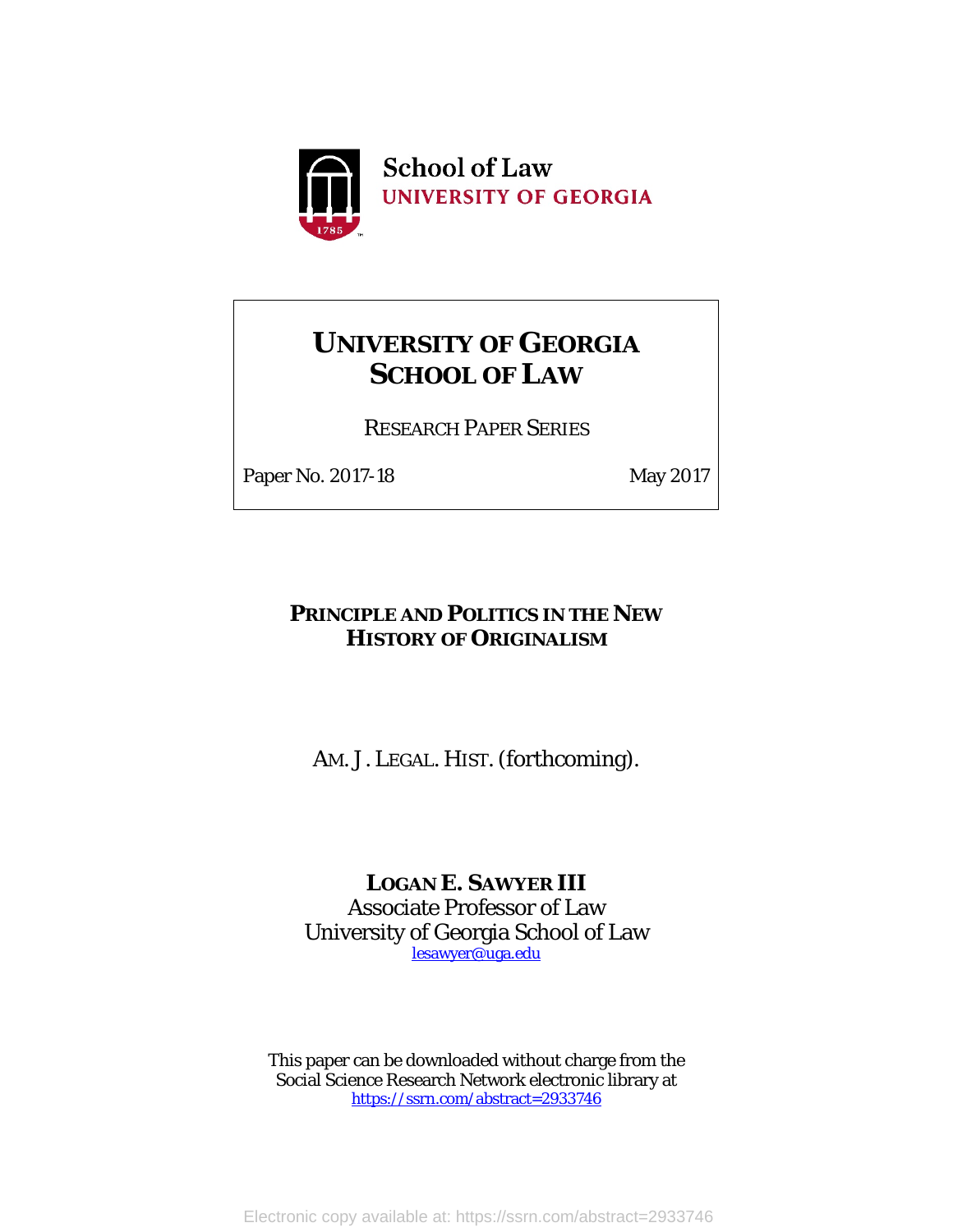# *PRINCIPLE AND POLITICS in The New History of Originalism*

*The emergence of a new form of originalism has sparked an interest in the theory's past that is particularly welcome as developments on the Supreme Court and in the Republican Party unsettle the theory's place in American law and politics. Our understanding of the theory's development, however, has been limited by an unfortunate and unnecessary division between what are now two separate histories of originalism. One history examines the theory's development in academia and emphasizes the influence of principled argument. A second investigates its role in politics and highlights the role of conservative interests. This review essay identifies this division and offers two ways to create a productive dialogue. It first suggests we consider how political interests have shaped the academic debates over originalism by influencing the institutions that produce those debates. Second, it urges a reconsideration of how and why academic debates have shaped the theory's political uses. There is good reason to consider whether principled constitutional argument, and thus the debates of academics, have shaped the political uses of originalism even if the theory's most important advocates were motivated mostly – or even entirely – by the pursuit of political advantage. Using these approaches to identify the reciprocal influence of politics and principle on originalism's past can help produce the new history of originalism we need to understand, evaluate, and influence the theory's role in American law and politics.*

### **Introduction**

<span id="page-2-0"></span>We have gone from too few histories of originalism to too many, just when understanding the theory's past is needed to help address its suddenly uncertain future. For decades, originalism played an important and stable role in American law and politics: it was the constitutional theory of  $conservative<sup>1</sup>$  $conservative<sup>1</sup>$  $conservative<sup>1</sup>$  Today, it is still embraced by conservative judges, academics, and 'tea party' revolutionaries, but its influence now extends to leading progressive academics and judges like Jack Balkin and Justice Kagan.<sup>[2](#page-2-2)</sup> Yet there are also indications the theory's influence may be starting

<span id="page-2-1"></span> <sup>1</sup> JONATHAN O'NEILL, ORIGINALISM IN AMERICAN LAW AND POLITICS: <sup>A</sup> CONSTITUTIONAL HISTORY (2005) [hereinafter O'NEILL, CONSTITUTIONAL HISTORY]; Robert Post & Reva Siegel, *Originalism as Political Practice: The Right's Living* 

<span id="page-2-2"></span><sup>&</sup>lt;sup>2</sup> Post & Siegel, *supra* note [1;](#page-2-0) Christopher Schmidt, *Popular Constitutionalism on the Right: Some Lessons from the Tea Party*, 88 DENV. U. L. REV. 523 (2011); JACK M.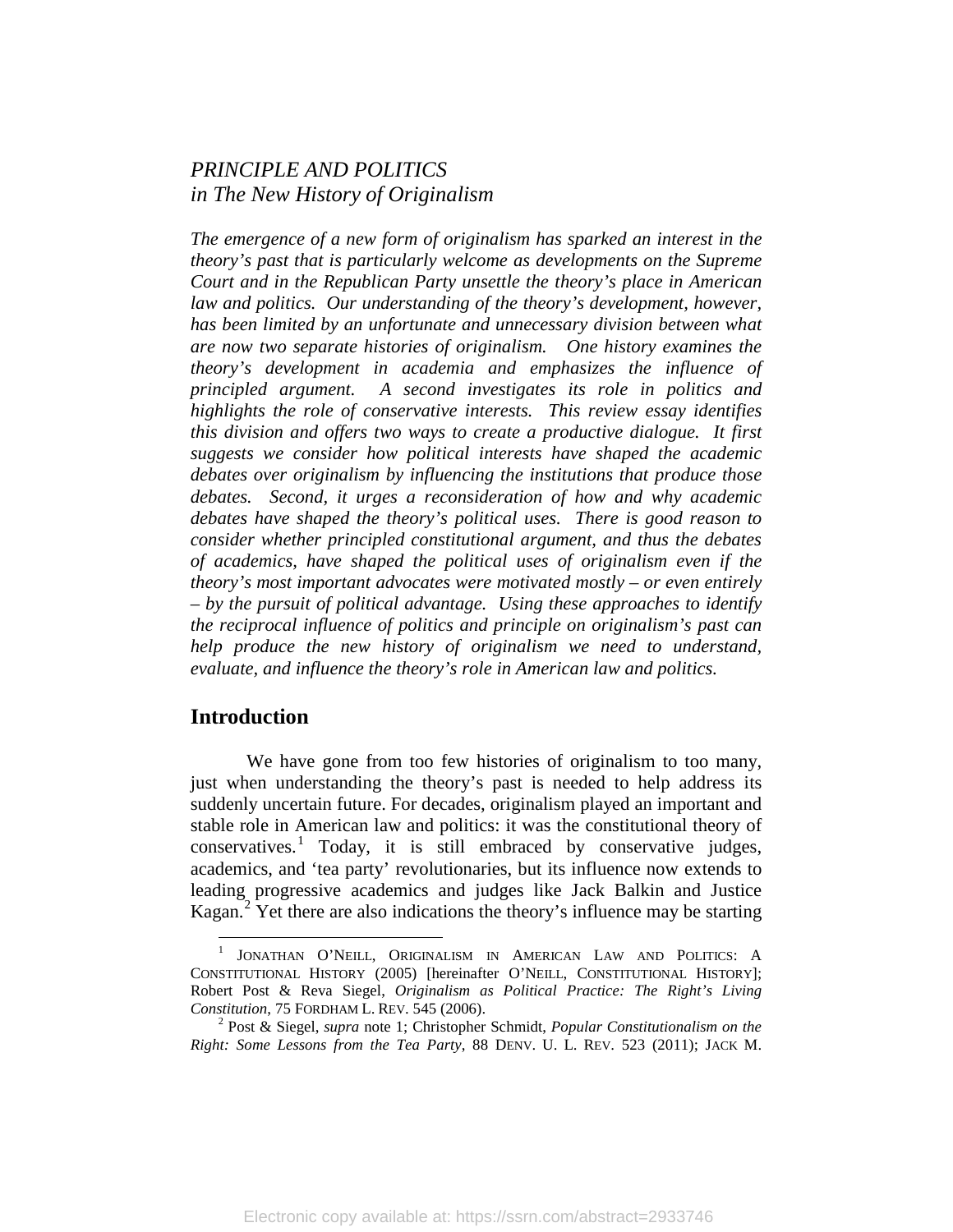to wane, including the death of Justice Scalia—originalism's most visible and perhaps most effective proponent—as well as disarray in the Republican Party. [3](#page-3-0)

We understand these developments better because of a recent and growing interest in originalism's past, but the insight that literature offers has been limited by an unfortunate and unnecessary division. Right now, there are two separate histories of originalism. One examines originalism in the academy and emphasizes the way principled argument has shaped the theory's development.<sup>[4](#page-3-1)</sup> A second has investigated originalism's political history. It highlights how the theory has responded to conservative political interests.<sup>[5](#page-3-2)</sup>

<span id="page-3-5"></span><span id="page-3-4"></span>This essay provides a critical review of that literature that both calls attention to this division and suggests a way to bridge it. It does not try to critique or improve the practice of originalism itself.<sup>[6](#page-3-3)</sup> It is agnostic on the

<span id="page-3-1"></span>MEANING, ORIGINAL INTENT, AND JUDICIAL REVIEW (1999) [hereinafter WHITTINGTON, CONSTITUTIONAL INTERPRETATION]; Robert J. Delahunty & John Yoo, *Saving Originalism*, 113 MICH. L. REV. 1081 (2015) (reviewing AKHIL REED AMAR, AMERICA'S UNWRITTEN CONSTITUTION: THE PRECEDENTS AND PRINCIPLES WE LIVE BY (2012)); Lawrence B. Solum, *Originalism and the Unwritten Constitution*, 2013 U. ILL. L. REV. 1935 [hereinafter Solum, *Unwritten*]; Keith E. Whittington, *The New Originalism*, 2 GEO. J.L. & PUB. POL'Y 599 (2004) [hereinafter Whittington, *New Originalism*]; Randy E. Barnett, *An Originalism for Nonoriginalists*, 45 LOY. L. REV. 611 (1999) [hereinafter Barnett, *Nonoriginalists*]. <sup>5</sup> *See, e.g.*, Post & Siegel, *supra* note [1;](#page-2-0) Mary Ziegler, *Originalism Talk: A Legal* 

<span id="page-3-2"></span>*History*, 2014 BYU L. REV. 869 [hereinafter Ziegler, *Originalism Talk*]; Dawn E. Johnsen, *Lessons from the Right: Progressive Constitutionalism for the Twenty-First Century*, 1 HARV. L. & POL'Y REV. 239 (2007) [hereinafter Johnsen, *Lessons from the Right*]. <sup>6</sup>

<span id="page-3-3"></span> $\delta$  It is not, for example, an intervention into the ongoing debates over whether the methods of intellectual history should inform the practice of originalism. Lawrence B. Solum, *Intellectual History as Constitutional Theory*, 101 VA. L. REV. 1111 (2015) [hereinafter Solum, *Intellectual History*]; G. Edward White, *Intellectual History and Constitutional Decision Making*, 101 VA. L. REV. 1165 (2015) [hereinafter White, *Intellectual History*]; Jonathan Gienapp, *Historicism and Holism: Failures of Originalist Translation,* 84 FORDHAM L. REV. 935 (2015); Saul Cornell, *Meaning and Understanding in the History of Constitutional Ideas: The Intellectual History Alternative to Originalism*,

 $\overline{a}$ 

BALKIN, LIVING ORIGINALISM (2011); *The Nomination of Elena Kagan to be an Associate Justice of the Supreme Court of the United States: Hearing before the S. Comm. on the Judiciary*, 111th Cong. 62 (2010) (testimony of Elena Kagan) (The founders "sometimes…laid down very specific rules. Sometimes they laid down broad principles. Either way we apply what they say, what they meant to do. So in that sense, we are all originalists."). <sup>3</sup> Eric Posner, *Why Originalism will Fade*, ERICPOSNER.COM (February 18, 2016),

<span id="page-3-0"></span>http://ericposner.com/why-originalism-will-fade/. *But see* Jack Balkin, *Why Originalism Will Not Fade Away,* BALKINIZATION (February 19, 2016), http://balkin.blogspot.com/2016/02/why-originalism-will-not-fade-away.html [hereinafter Balkin, BALKINIZATION].<br><sup>4</sup> *See, e.g.*, KEITH WHITTINGTON, CONSTITUTIONAL INTERPRETATION: TEXTUAL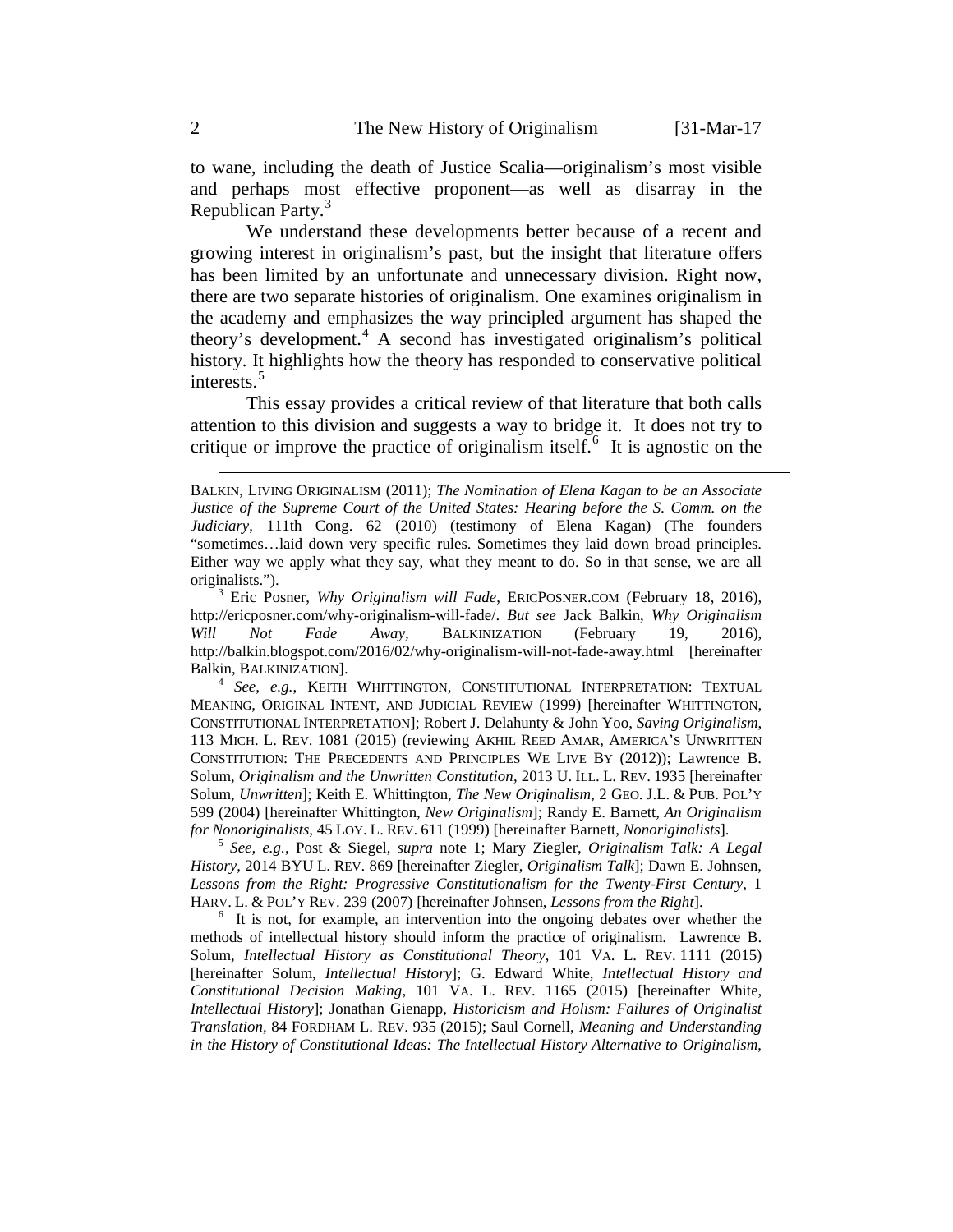#### 31-Mar-17] 3

 $\overline{a}$ 

proper originalist method and the propriety of originalism as a method of constitutional interpretation. It instead aims to improve our understanding of the theory as a historical phenomenon of importance to American law and politics by creating a productive dialogue between originalism's academic and political histories. Its core claim is that we can create that dialogue by building on insights produced by the recent investigations of the conservative legal movement and by applying traditional, but too easily forgotten, insights of intellectual history.

<span id="page-4-2"></span>The emerging history of the conservative legal movement has shown how political interests helped create institutions like the Federalist Society and the law and economics movement, which have, in turn, had lasting effects on constitutional debate.<sup>[7](#page-4-0)</sup> Investigating similar links between originalism and conservative interests can help connect originalism's academic and political histories. Originalism's two histories can also be brought into dialogue by re-considering whether the conservative activists who use originalism in political debate have been constrained by boundaries of legitimate legal argument, and thus by debates of academics, which help establish those boundaries. Earlier efforts to explore this influence have been undermined by understandable doubts that political activists regularly place constitutional principle ahead of political interest. Thus, a primary goal of this review essay is to offer a plausible account of how the limits of principled argument might constrain the choices of political activists not *in spite of* the political motivations of those activists but instead *because of* those political motivations.<sup>[8](#page-4-1)</sup>

<span id="page-4-3"></span>A productive dialogue between originalism's political and academic histories can help create a new history of originalism that is more than an extension of the normative debates that have been underway for decades. The current divided history of originalism implicitly debates whether originalism has been a principled interpretive method or a mere rationalization for conservatism. But that question is far too simple to

<sup>82</sup> FORDHAM L. REV. 721 (2013) [hereinafter Cornell, *Intellectual History*]. *See generally* Symposium, *The New Originalism in Constitutional* Law, 82 FORDHAM L. REV. 371 (2013). <sup>7</sup> *See, e.g.*, AMANDA HOLLIS-BRUSKEY, IDEAS WITH CONSEQUENCES: THE FEDERALIST

<span id="page-4-0"></span>SOCIETY AND THE CONSERVATIVE COUNTERREVOLUTION 20–21 (2015); STEVEN M. TELES, THE RISE OF THE CONSERVATIVE LEGAL MOVEMENT: THE BATTLE FOR CONTROL OF THE LAW (2008) (hereinafter TELES, RISE OF THE CONSERVATIVE LEGAL MOVEMENT). <sup>8</sup> *See* MEANING IN CONTEXT: QUENTIN SKINNER AND HIS CRITICS 76 (James Tully ed.,

<span id="page-4-1"></span><sup>1988);</sup> James T. Kloppenberg, *Thinking Historically: A Manifesto of Pragmatic Hermeneutics*, 9 MOD. INTELL. HIST. 201 (2012) [hereinafter Kloppenberg, *Thinking Historically*]. Explorations of other aspects of this approach include Cornell, *Intellectual History*, *supra* note 6, and Gienapp, *Historicism and Holism, supra* note 6.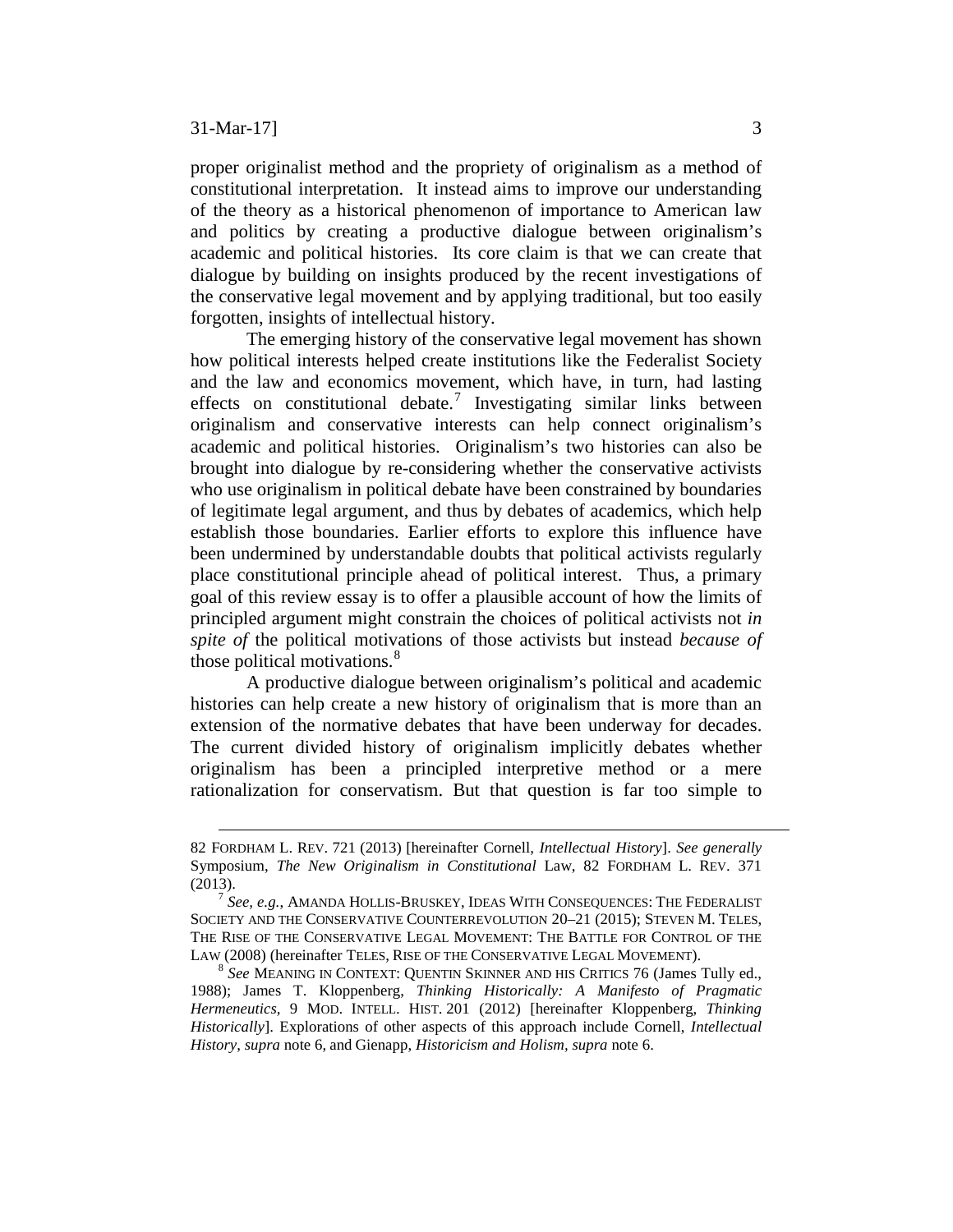produce the insights we need to understand the theory's past and guide its future.

### **Originalism's Two Histories**

The growing interest in understanding originalism's past is certainly welcome. Whether one finds originalism a convincing theory of constitutional interpretation or not, it has played a central role in American law and politics for decades.<sup>[9](#page-5-0)</sup> Studies of its development can help us evaluate the remarkable changes that have characterized the theory's recent past, as well as provide insights into American political development and the role constitutional theory plays in law and politics more generally.<sup>[10](#page-5-1)</sup> Unfortunately, the potential of this new interest has been limited by a division between work on originalism's development in academic debate and in political fora.

#### <span id="page-5-4"></span>*Originalism's Principled Past*

<span id="page-5-5"></span>Scholars became interested in originalism's past about a decade ago,<sup>[11](#page-5-2)</sup> but the history they have produced has proceeded along two different tracks, each of which has examined originalism in different contexts, has been driven by different concerns, and has provided different explanations for the theory's changes over time. One camp is largely populated by the advocates of what is now called the 'New Originalism.' With important support from the work of Jonathan O'Neill,  $^{12}$  $^{12}$  $^{12}$  Keith Whittington, Lawrence Solum, Randy Barnett, and others have turned to originalism's past in order to distinguish their arguments for 'New Originalism'—which focuses on the original public meaning of the constitution—from 'Old Originalism'—an interpretive method that emphasizes the intentions of the constitution's

<span id="page-5-0"></span> <sup>9</sup> *See, e.g*., O'NEILL, CONSTITUTIONAL HISTORY, *supra* note [1;](#page-2-0) Reva B. Siegel, *Constitutional Culture, Social Movement Conflict, and Constitutional Change: The Case of the De Facto ERA, 94 CALIF. L. REV. 1323 (2006) [hereinafter Siegel, De Facto ERA].* 

<span id="page-5-1"></span><sup>&</sup>lt;sup>10</sup> See Jamal Greene, *How Constitutional Theory Matters*, 72 OHIO ST. L.J. 1183 (2011) [hereinafter Greene, *How Constitutional Theory Matters*]; Johnsen, *Lessons from* 

<span id="page-5-3"></span><span id="page-5-2"></span><sup>&</sup>lt;sup>11</sup> *See* O'NEILL, CONSTITUTIONAL HISTORY, *supra*, note [1;](#page-2-0) Reva B. Siegel, *Dead or Alive: Originalism as Popular Constitutionalism in* Heller, 122 HARV. L. REV. 191 (2008) [hereinafter Siegel, *Dead or Alive*]; Jonathan O'Neill, *Shaping Modern Constitutional Theory: Bickel and Bork Confront the Warren Court*, 65 REV. OF POL. 325 (2003) [hereinafter O'Neill, *Bickel and Bork*]; Jonathan O'Neill, *Raoul Berger and the Restoration of Originalism*, 96 NW. U. L. REV. 253 (2001) [hereinafter O'Neill, *Raoul Berger*]. <sup>12</sup> *See, e.g.*, O'NEILL, CONSTITUTIONAL HISTORY, *supra* note [1.](#page-2-0)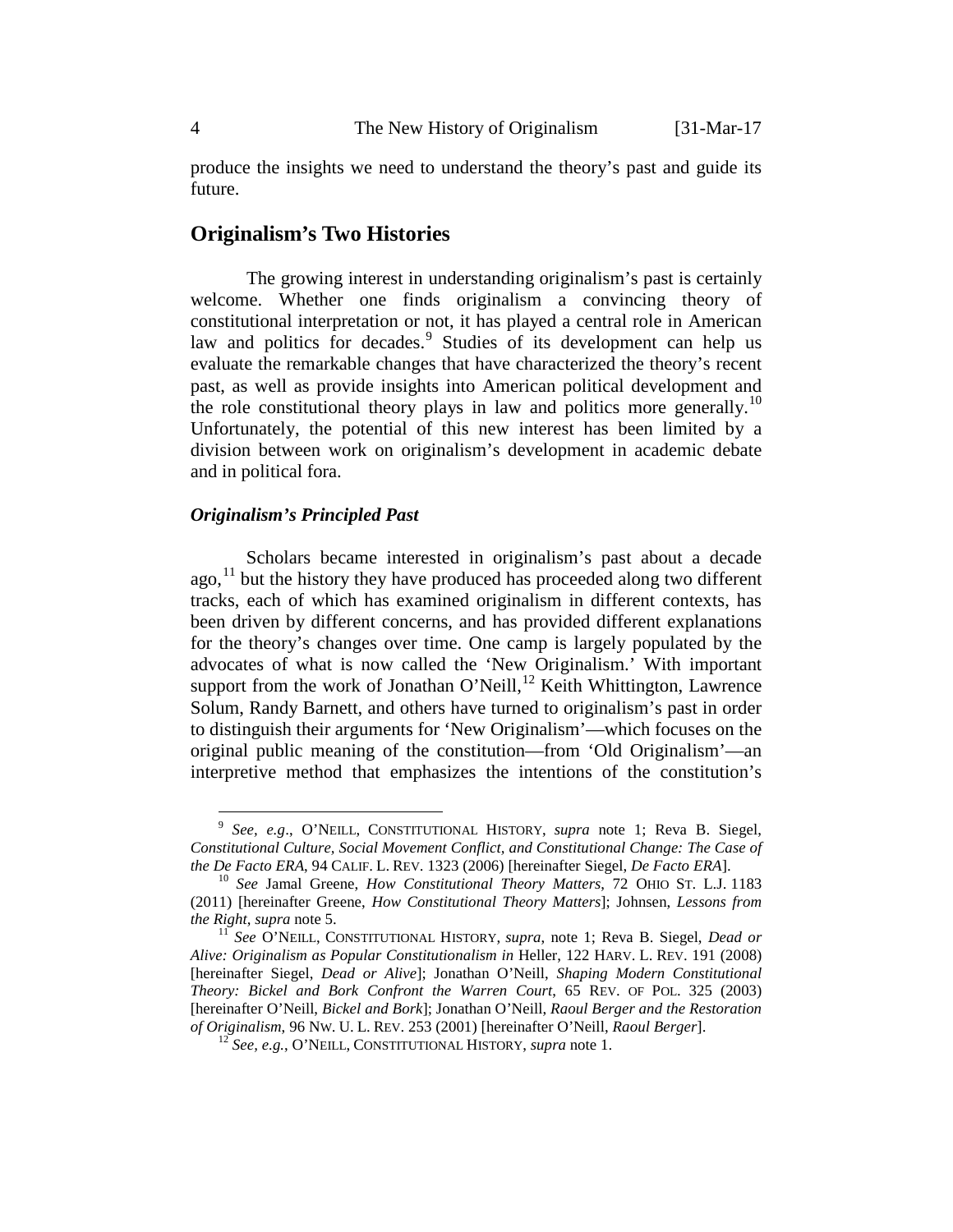<span id="page-6-1"></span>framers.[13](#page-6-2) As a result, they have developed an account of originalism's past that uses law reviews as core sources and that emphasizes the ways that principled argument has shaped the theory's development.<sup>[14](#page-6-3)</sup>

<span id="page-6-0"></span>In their account of originalism, the theory emerged when the Warren and Burger Courts' aggressive protection of individual rights alarmed scholars concerned with judicial restraint, $15$  popular sovereignty, $16$  or separation of powers, republican government, and the rule of  $law$ <sup>[17](#page-6-6)</sup> Convinced these values were not being protected by political process jurisprudence or calls for judicial restraint, Raoul Berger, Robert Bork, and others refocused constitutional interpretation on the original intentions of Constitution's drafters.<sup>[18](#page-6-7)</sup> Like the critics of the 'Lochner Court' whose mantle they adopted, these scholars were concerned primarily with majority rule and democratic legitimacy.<sup>[19](#page-6-8)</sup> The focus of the 'Old Originalism' they developed was the subjective intent of the founders,  $20$  which was used to limit judicial discretion<sup>[21](#page-6-10)</sup> and to criticize the Warren and Burger Courts. They did not, however, produce a comprehensive theory of constitutional interpretation. $^{22}$  $^{22}$  $^{22}$ 

Scholars began to abandon this Old Originalism in response to academic challenges, intellectual developments, and changes in at the

<span id="page-6-2"></span> <sup>13</sup> Jamal Greene, *The Case for Original Intent*, 80 GEO. WASH. L. REV. 1683 (2012) [hereinafter Greene, *Original Intent*] (arguing that the goal of this history was to differentiate old and new originalism). 14 *See* WHITTINGTON, CONSTITUTIONAL INTERPRETATION, *supra* note [4;](#page-3-5) Delahunty &

<span id="page-6-3"></span>Yoo, *supra* note [4;](#page-3-5) Jack M. Balkin, *The New Originalism and the Uses of History*, 82 FORDHAM L. REV. 641 (2013) [hereinafter Balkin, *New Originalism*]; Solum, *Unwritten*, *supra* note [4;](#page-3-5) Barnett, *Nonoriginalists*, *supra* note [4,](#page-3-5) at 611–12; Lawrence B. Solum, District of Columbia v. Heller *and Originalism*, 103 NW. U. L. REV. 923, 927 (2009) [hereinafter Solum, *Heller*]; Whittington, *New Originalism*, *supra* note [14;](#page-6-0) Michael W. McConnell, *The Role of Democratic Politics in Transforming Moral Convictions into Law*, 98 YALE L.J. 1501, 1525 (1989) (reviewing MICHAEL J. PERRY, MORALITY, POLITICS AND LAW (1988); Earl Maltz, *Foreword: The Appeal of Originalism*, 1987 UTAH L. REV. 773, 779–95; s*ee also* Greene, *Original Intent*, *supra* note [13,](#page-6-1) at 1687 n.23 (calling Barnett's description of the shift from original intent to original meaning the "standard account"). 15 *See* Whittington, *New Originalism*, *supra* note [14,](#page-6-0) at 601–02 ("Above all,

<span id="page-6-4"></span>originalism was a way of explaining what the Court had done wrong, and what it had done wrong in this context was primarily to strike down government actions in the name of individual rights.").

<sup>&</sup>lt;sup>16</sup> Solum, *Heller*, *supra* note [14,](#page-6-0) at 930.<br><sup>17</sup> O'NEILL, CONSTITUTIONAL HISTORY, *supra* note [1,](#page-2-0) at 110. <sup>18</sup> *Id.* at 93, 110, 131.

<span id="page-6-11"></span><span id="page-6-10"></span><span id="page-6-9"></span><span id="page-6-8"></span><span id="page-6-7"></span><span id="page-6-6"></span><span id="page-6-5"></span><sup>19</sup> Whittington, *New Originalism*, *supra* note [14,](#page-6-0) at 601; Delahunty & Yoo, *supra* note [4.](#page-3-5)<br><sup>20</sup> Whittington, *New Originalism*, *supra* note [14](#page-6-0) at 603.<br><sup>21</sup> *Id.* at 602; O'NEILL, CONSTITUTIONAL HISTORY, *supra* note [1,](#page-2-0) at 107.<br><sup>22</sup> Whittington, *New Originalism*, *supra* note [14,](#page-6-0) at 601.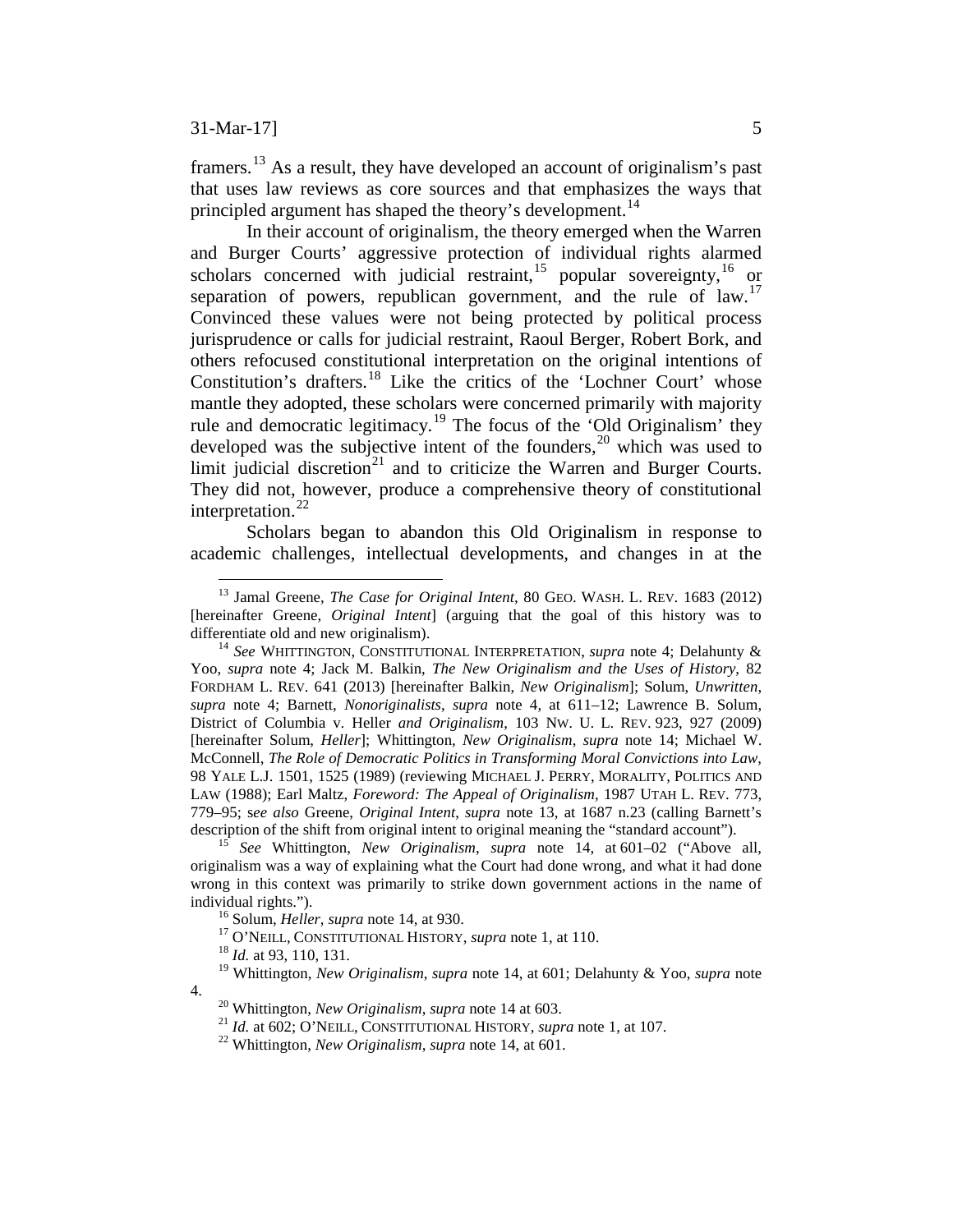Supreme Court. Academics like Paul Brest and Jefferson Powell raised import questions about the theory. How could a single intent be derived from the often-conflicting concerns of multiple authors? What is the proper level of abstraction at which that intention should be described? Should it matter that the founders themselves did not believe their intentions were binding? And why should the 'dead hand' of the past control modern American government?<sup>[23](#page-7-0)</sup> Changes on the Court produced further challenges.[24](#page-7-1) When Rehnquist, Scalia, and other originalists joined the Court, the theory needed to do more than critique a handful of Warren Court decisions. It had to justify the exercise of judicial review more broadly.<sup>[25](#page-7-2)</sup> Intellectual developments shaped the response to these challenges. Most important was the growing interest in history, which was shared by leading non-originalist scholars like Akil Amar and Bruce Ackerman,  $^{26}$  $^{26}$  $^{26}$  and hermeneutic theory's concern with textual meaning.<sup>[27](#page-7-4)</sup>

<span id="page-7-9"></span>The result was 'New Originalism.' Unlike its predecessor, New Originalism offers a comprehensive theory of constitutional interpretation based on the original meaning of the constitution.<sup>[28](#page-7-5)</sup> It is not just a critique of the Warren Court, nor a mere effort to encourage judicial restraint. It is an attempt to identify the proper role of the judge in our constitutional  $d$ emocracy.<sup>[29](#page-7-6)</sup> As a result, its appeal has not been limited to conservatives. It has attracted scholars from a variety of political perspectives, including libertarians like Randy Barnett and progressives like Jack Balkin.<sup>[30](#page-7-7)</sup>

<span id="page-7-8"></span>This account of originalism's past was developed and deployed to clarify changes in the normative debates over the theory. But in doing so it has offered an explanation for originalism's development: why the theory emerged, why it changed form from old to new originalism, and why it has won ardent defenders. That explanation emphasizes the role of principled constitutional argument. Originalism, in this account, was produced by concerns with the legitimacy of the Warren Court's approach to

<span id="page-7-3"></span><span id="page-7-2"></span><span id="page-7-1"></span><span id="page-7-0"></span><sup>23</sup> *Id.* at 605–06. <sup>24</sup> *See id.* at 603–04. <sup>25</sup> *See id.* at 604. <sup>26</sup> Solum, *Heller*, *supra* note [14,](#page-6-0) at 932. *See also*, G. Edward White, *The Arrival of History in Constitutional Law Scholarship*, 88 VA. L. REV. 485 (2002) [hereinafter White, *Arrival of History*].

<sup>&</sup>lt;sup>27</sup> Whittington, *New Originalism*, *supra* note [14,](#page-6-0) at 606.<br><sup>28</sup> Solum, *Heller*, *supra* note [14,](#page-6-0) at 933.<br><sup>29</sup> Whittington, *New Originalism*, *supra* note 14, at 608–09.

<span id="page-7-7"></span><span id="page-7-6"></span><span id="page-7-5"></span><span id="page-7-4"></span><sup>&</sup>lt;sup>30</sup> See Lawrence B. Solum, *Legal Theory Lexicon: Originalism*, LEGAL THEORY BLOG (Nov. 16, 2014, 7:13 PM), http://lsolum.typepad.com/legaltheory/2014/11/legal-theorylexicon-originalism.html; Barnett, *Nonoriginalists*, *supra* note [4,](#page-3-5) at 611–12 [hereinafter Solum, *Lexicon*].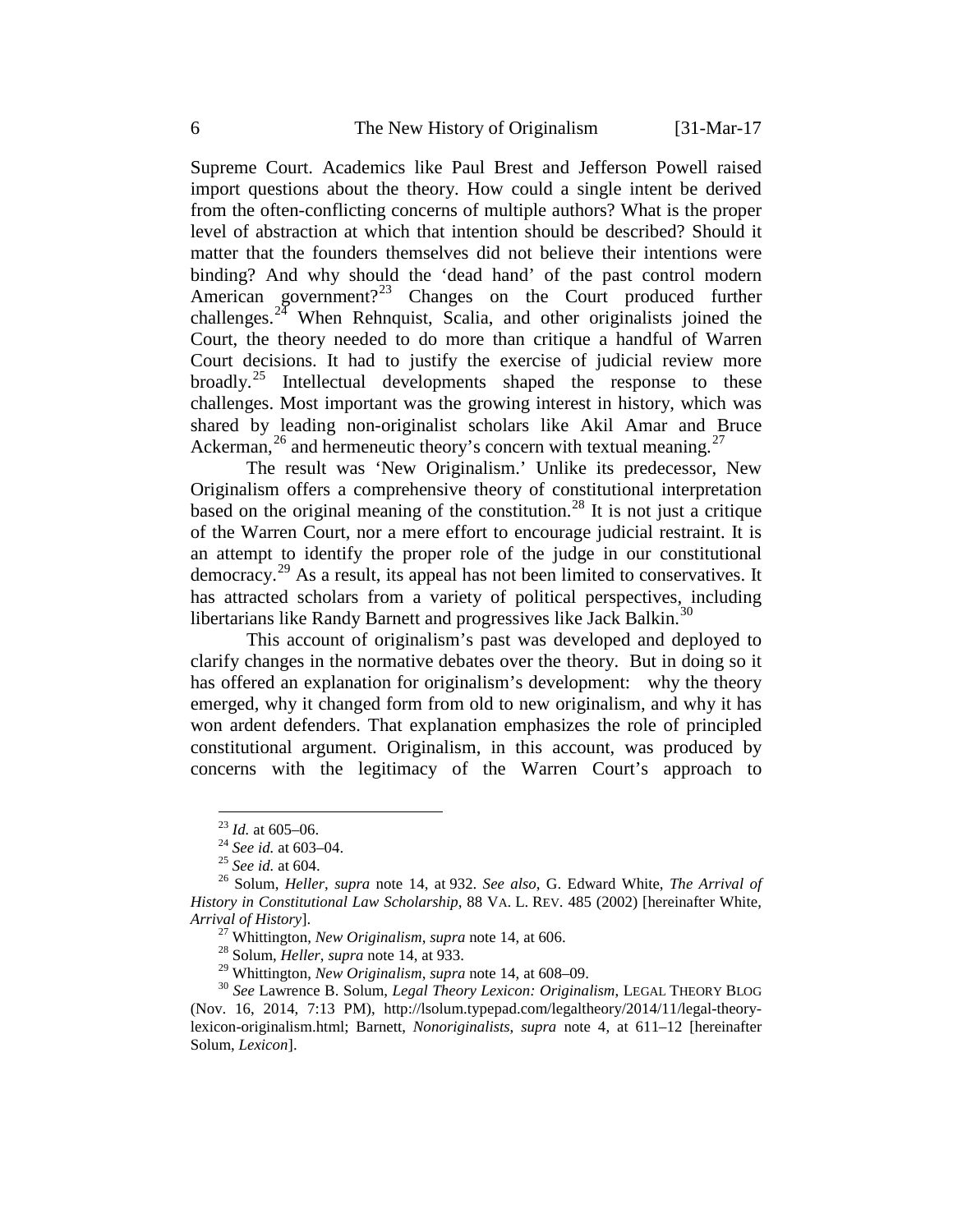### 31-Mar-17] 7

constitutional interpretation, shaped by the earnest efforts of academics to find a principled approach to constitutional interpretation, and attracted broad support because those academics shaped it into a plausible, practical, and principled theory of constitutional interpretation.<sup>[31](#page-8-0)</sup>

#### *Originalism's Political Past*

<span id="page-8-6"></span>This emphasis on principled argument as a way to explain originalism's emergence and development is not shared by a second set of scholars, who were attracted by different reasons to investigate a different aspect of originalism's past. Robert Post, Reva Siegel, Dawn Johnsen, Mary Ziegler, and others have investigated what they call 'originalism as political practice.' They have asked why interest groups chose to deploy originalist arguments, how originalism is related to the goals of the conservative movement, and what lessons originalism's success can teach progressives.<sup>[32](#page-8-1)</sup> They focused on actors outside the academy—primarily politicians and interest groups—and how those actors used the theory to advance their political interests. That focus made them quite skeptical that principled argument is responsible for the ways that originalism has changed over time. They concluded instead that originalism emerged to help conservative activists legitimate their political interests, changed as those interests changed, and has been so broadly adopted because it does that job well.<sup>[33](#page-8-2)</sup>

<span id="page-8-5"></span>Robert Post and Reva Siegel sparked this investigation.<sup>[34](#page-8-3)</sup> In a seminal article, they concluded that originalism was a more or less blatant effort 'to alter the Constitution so as to infuse it with conservative political principles.<sup>[35](#page-8-4)</sup> Its success, they continued, 'does not reflect the analytic force

<span id="page-8-0"></span> <sup>31</sup> Barnett, *Nonoriginalists*, *supra* note [4,](#page-3-5) at 617; s*ee also* McConnell, *supra* note [14;](#page-6-0) Randy E. Barnett, *The Gravitational Force of Originalism*, 82 FORDHAM L. REV. 411

<span id="page-8-1"></span><sup>&</sup>lt;sup>32</sup> See, e.g., Ziegler, *Originalism Talk*, *supra* note [5;](#page-3-4) Johnsen, *Lessons from the Right*, *supra* note 5.

<span id="page-8-2"></span><sup>&</sup>lt;sup>33</sup> Mary Ziegler, *Grassroots Originalism: Judicial Activism Arguments, the Abortion Debate, and the Politics of Judicial Philosophy*, 51 U. LOUISVILLE L. REV. 201 (2013) [hereinafter Ziegler, *Grassroots*]; Neil S. Siegel, *Interring the Rhetoric of Judicial Activism*, 59 DEPAUL L. REV. 555, 558–62 (2010); Jamal Greene, *Selling Originalism*, 97 GEO. L.J. 657, 696, 716 (2009) [hereinafter Greene, *Selling*] ("The success of originalism results not from its penetrable logic, but from its consistency with a political morality defended most ardently by originalism's opponents.") (noting originalism also is successful because it appears value-neutral); Stefanie A. Lindquist, Joseph L. Smith & Frank B. Cross, *The Rhetoric of Restraint and the Ideology of Activism*, 24 CONST. COMMENT. 103, 104–06 (2007); Post & Siegel, *supra* note [1,](#page-2-0) at 549. <sup>34</sup> Post & Siegel, *supra* note [1.](#page-2-0) <sup>35</sup> *Id.* at 561.

<span id="page-8-4"></span><span id="page-8-3"></span>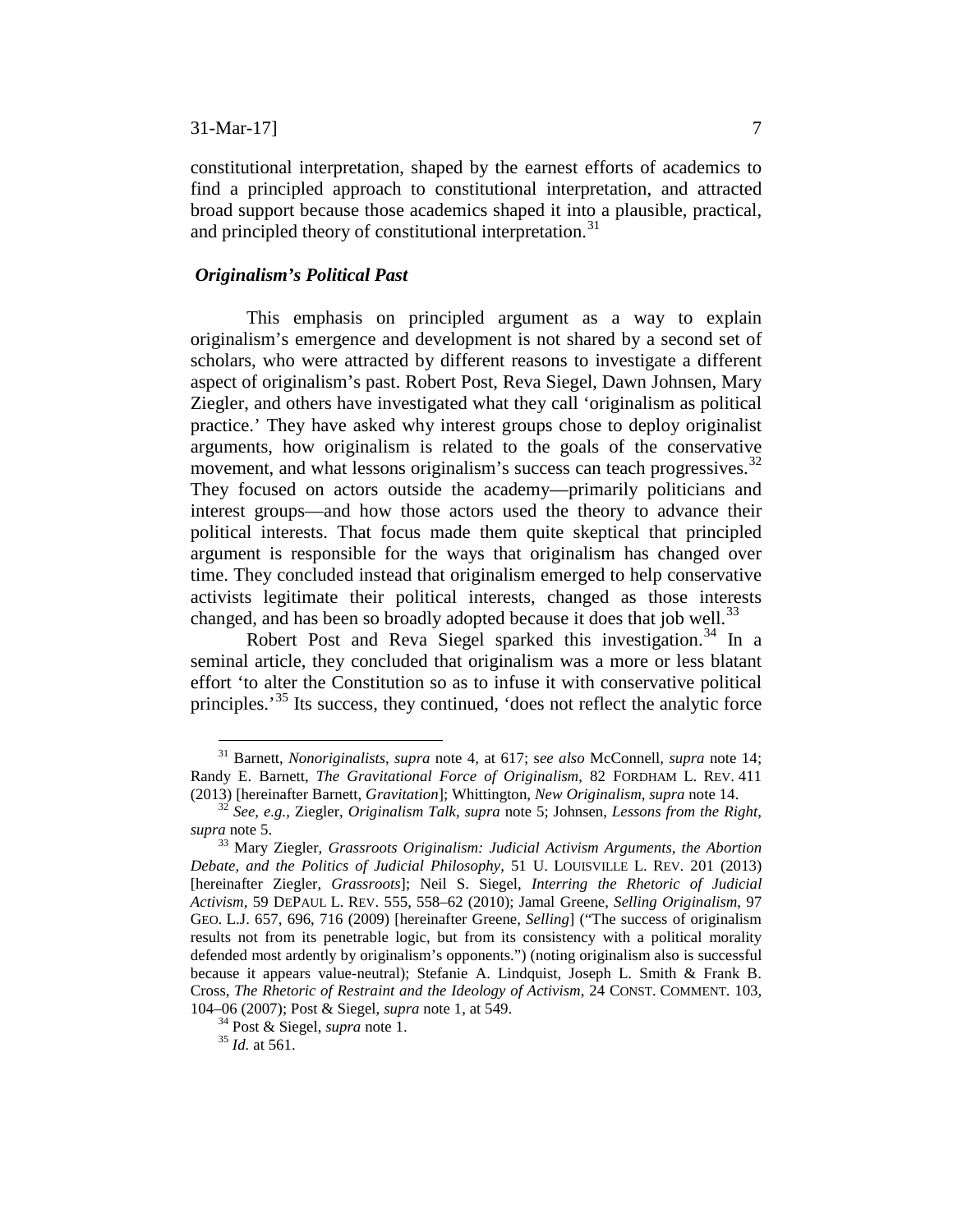of its jurisprudence, but instead depends upon its capacity to fuse aroused citizens, government officials, and judges into a dynamic and broad-based political movement.'<sup>[36](#page-9-0)</sup>

To support these claims, they showed the political uses of originalism. Ronald Reagan invoked it justify his appointments of Scalia, Rehnquist, and others judges, who he expected to advance a narrow, conservative, ideological agenda. Conservative outcomes, not neutral processes, were his goal.<sup>[37](#page-9-1)</sup> Conservative lawyers used originalism to legitimate litigation they hoped would advance conservative preferences, not neutral principles.<sup>[38](#page-9-2)</sup> Republican politicians used the theory to urge their supporters into action.<sup>[39](#page-9-3)</sup> On the bench, it served the same ends. Scalia's dissent in *Lawrence v. Texas* was exemplary of his efforts to mobilize conservative voters through his opinions.<sup>[40](#page-9-4)</sup> And Scalia, Thomas, and other originalist judges used the past to justify their conservative views when they could, then ignored it when they could not.<sup>[41](#page-9-5)</sup>

Leading conservative intellectuals, interest groups, and politicians shaped originalism to fit their political preferences. Focus on the Family identified it with support for religious freedom and opposition to abortion, the right to homosexual sex, and obscenity.<sup>[42](#page-9-6)</sup> Socially conservative organizations like Liberty Counsel 'cashed out' terms like the 'respect for the Constitution' and for the 'rule of law' as fidelity to 'traditional values of religion, gender, and family.<sup>[43](#page-9-7)</sup> Even for academics, originalism was a political tool. Robert Bork, they argued, saw originalism as a call for the restoration of a particular set of morals and customs.<sup>[44](#page-9-8)</sup> Originalism, in this view, was not a result of a principled search for the Constitution's original meaning. It was simply a re-description of conservative political values.

The theory has not changed over time in response to principled argument; it arose to help conservatives criticize the liberal results of the Warren Court<sup>[45](#page-9-9)</sup> then changed along with conservative politics.<sup>[46](#page-9-10)</sup> When research suggested originalism would allow segregated schools in the District of Columbia, conservative advocates ignored it. '[T]hose who

- 
- <span id="page-9-1"></span><span id="page-9-0"></span><sup>36</sup> *Id.* at 549. <sup>37</sup> *Id.* at 556. <sup>38</sup> *Id.* at 575.
- <span id="page-9-2"></span>
- 
- 
- 
- 
- <span id="page-9-8"></span><span id="page-9-7"></span><span id="page-9-6"></span>
- <span id="page-9-5"></span><span id="page-9-4"></span><span id="page-9-3"></span>40 *Id.* at 567.<br>
<sup>42</sup> *Id.* at 562, 565.<br>
<sup>42</sup> *Id.* at 556 n.54.<br>
<sup>44</sup> *Id.* at 560 n.74.<br>
<sup>45</sup> *Id.* at 547.<br>
<sup>46</sup> *Id.* at 558.
- <span id="page-9-9"></span>
- <span id="page-9-10"></span>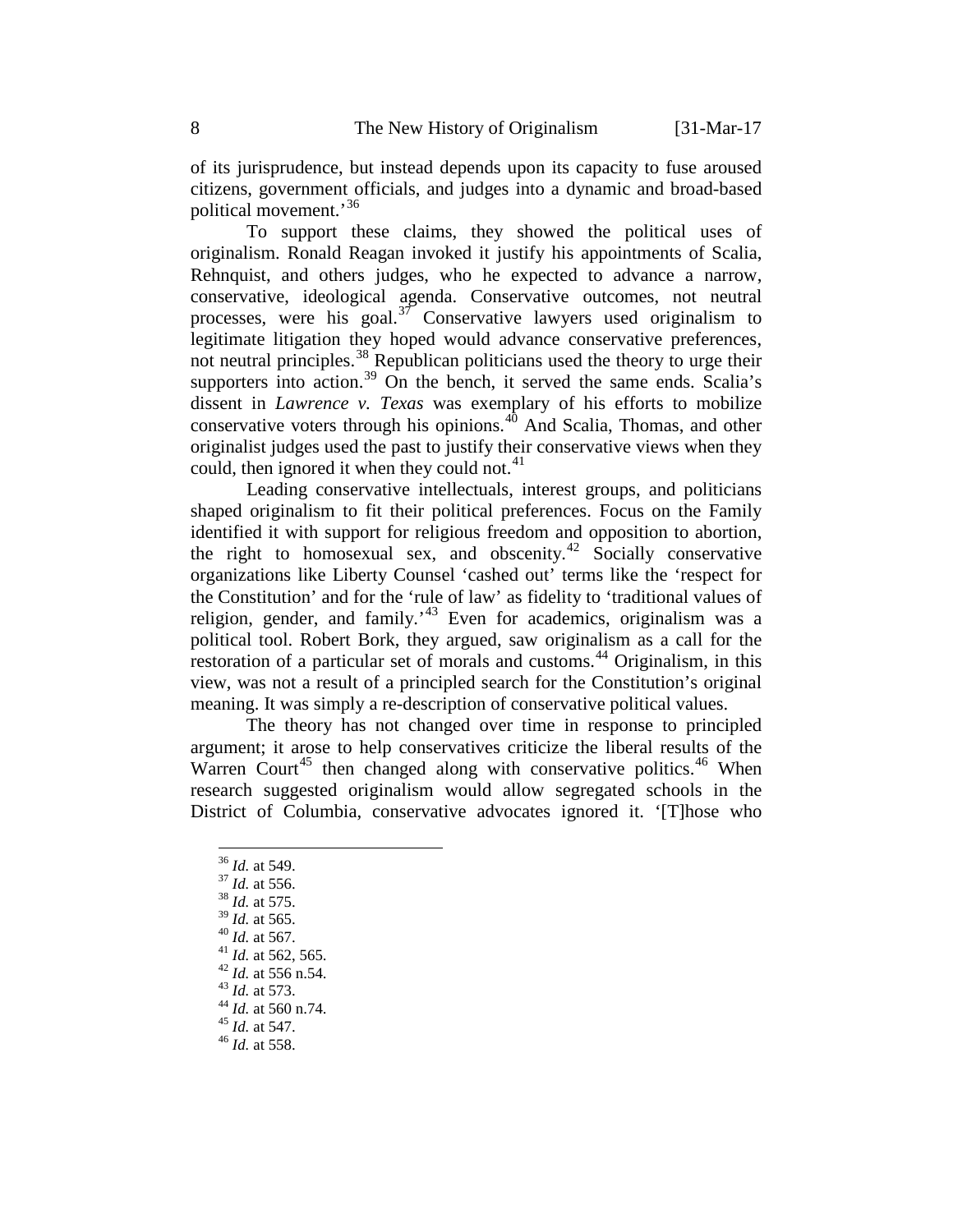guided the political practice of originalism had no intention of assaulting *Bolling* [*v. Sharpe*], much less *Brown* [*v. Board of Education*].' [47](#page-10-0) Originalists initially opposed the incorporation doctrine, but now agree the First Amendment applies to the states.<sup>[48](#page-10-1)</sup> Originalists once opposed elevated scrutiny for sex-based classifications. Now they support it.<sup>[49](#page-10-2)</sup> Those changes were not a result of disinterested research. They were efforts to align originalism with the latest developments in conservative politics.<sup>[50](#page-10-3)</sup>

<span id="page-10-8"></span>Research by other scholars into archival sources and interviews offers an opportunity to open dialogue between originalism's two histories, as I will discuss later, but it has also extended Siegel and Post's insights. Steve Teles, Mary Ziegler, and Jefferson Decker have confirmed that originalism's political value was well understood by conservative activists.<sup>[51](#page-10-4)</sup> Steve Teles's study of the Meese Justice Department showed that the Department turned to originalism in 1985 to justify legal policies that the Reagan Administration was already pursuing. [52](#page-10-5) In Reagan's first term, the Department sold those policies on a case by case basis, with unsatisfactory results.<sup>[53](#page-10-6)</sup> In the second term, the Department used originalism to legitimate those same policies to legal experts and the public.<sup>[54](#page-10-7)</sup> Meese's speechwriter recalled that the public discussions of originalism were a way to

….give a philosophical context for those policy disputes [including abortion and the *Miranda v. Arizona* decision], to elevate the conservative legal view, to 'these are not just the policies that support the business community, but these are political and legal issues that are rooted in something more transcendent than the disputes of the moment.'....The speeches, the rhetorical dimension of the department, were to give context for all those other, more mechanical activities,

<sup>47</sup> *Id.* <sup>48</sup> *Id.* at 559–60.

<span id="page-10-4"></span><span id="page-10-3"></span><span id="page-10-2"></span><span id="page-10-1"></span><span id="page-10-0"></span><sup>1</sup>*at. at 559.*<br>
50 *Id.*<br>
51 *See* JEFFERSON DECKER, THE OTHER RIGHTS REVOLUTION: CONSERVATIVE LAWYERS AND THE REMAKING OF AMERICAN GOVERNMENT (2016); Ziegler, *Originalism Talk*, *supra* note [5;](#page-3-4) Ziegler, *Grassroots*, *supra* note [33;](#page-8-5) Steven M. Teles, *Transformative Bureaucracy: Reagan's Lawyers and the Dynamics of Political Investment*, 23 STUD. AM.

<span id="page-10-7"></span><span id="page-10-6"></span><span id="page-10-5"></span>POL. DEV. <sup>61</sup> (2009) [hereinafter Teles, *Transformative Bureaucracy*]. <sup>52</sup> Teles, *Transformative Bureaucracy*, *supra* note 51, at 76. <sup>53</sup> *Id.* at 77. <sup>54</sup> *Id.*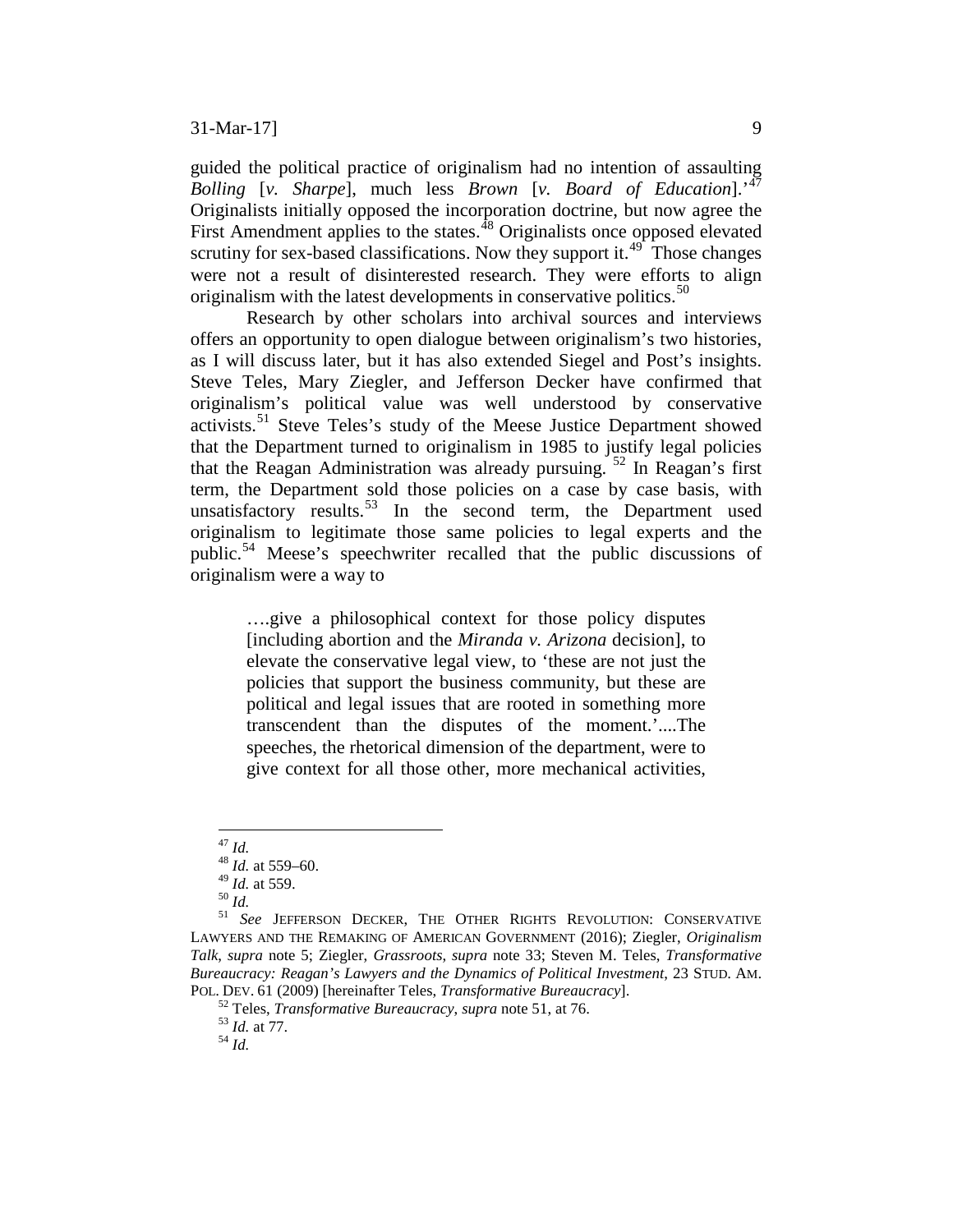like filing suits and joining as amicus.<sup>[55](#page-11-0)</sup>

Originalism was many things, but for the conservative officials who advanced it during Regan's presidency, it was a tool to legitimate conservative policies.

Likewise, the right to life movement saw originalism as a tool to help them curb abortions.<sup>[56](#page-11-1)</sup> Mary Ziegler studied the movement's decision to adopt originalism by supplementing public documents with internal memoranda of the Reagan Administration, the National Right to Life Committee, and other interest groups.<sup>[57](#page-11-2)</sup> Prior to the Bork nomination, the pro-life movement opposed originalism and used natural law and human rights theories to argue the  $14<sup>th</sup>$  Amendment created a constitutional right to life for the unborn.<sup>[58](#page-11-3)</sup> Their claims were inconsistent with the theory of originalism and its implications, which called for overruling of *Roe v. Wade* and the return of abortion rights questions to the political processes of the states.<sup>[59](#page-11-4)</sup> The movement did not even welcome originalism when Meese made it the official constitutional theory of the Reagan Administration.<sup>[60](#page-11-5)</sup>

They changed their position only when they saw the political benefits of joining the originalist coalition.<sup>[61](#page-11-6)</sup> Their natural law and fundamental rights arguments failed to convince lower courts to recognize that the unborn had a legal right to life.<sup>[62](#page-11-7)</sup> The Supreme Court also seemed unwilling to change that basic assumption.<sup>[63](#page-11-8)</sup> Efforts to 'confirm' the  $14<sup>th</sup>$ Amendment provided a right to life with a constitutional amendment failed.<sup>[64](#page-11-9)</sup> And the movement saw that opposing originalism limited their influence over Reagan's judicial appointments.<sup> $55$ </sup> When the Bork nomination failed, these concerns led them to publicly embrace originalism.<sup>[66](#page-11-11)</sup> This was not a change of heart. Among themselves, they continued to agree that the fetus had a constitutional right to life supported

<span id="page-11-11"></span><span id="page-11-10"></span><span id="page-11-9"></span><span id="page-11-8"></span><span id="page-11-7"></span><span id="page-11-6"></span><span id="page-11-5"></span>(1983), *overruled by* Planned Parenthood of Se. Pa. v. Casey, 505 U.S. 833 (1992)).<br><sup>64</sup> *Id.* at 898–904.<br><sup>65</sup> *Id.* at 919.<br><sup>66</sup> *Id.* 

<sup>55</sup> *Id.* (quoting Interview with McDowell, July 2007). <sup>56</sup> Ziegler, *Originalism Talk*, *supra* note [32,](#page-8-6) at 920. <sup>57</sup> *Id.* at 907–20. <sup>58</sup> *Id.* at 881–82.

<span id="page-11-4"></span><span id="page-11-3"></span><span id="page-11-2"></span><span id="page-11-1"></span><span id="page-11-0"></span><sup>59</sup> *Id.* at 898, 919 ("[T]he constitutional theory that [abortion opponents] developed before *Roe . . . .* stood in tension with interpretive theories centered on the idea of original intent").<br>
<sup>60</sup> *Id.* at 882.<br>
<sup>61</sup> *Id.* at 919–20.<br>
<sup>62</sup> *Id.* at 904–05.<br>
<sup>63</sup> *Id.* at 913 (citing City of Akron v. Akron Ctr. for Reprod. Servs., 462 U.S. 416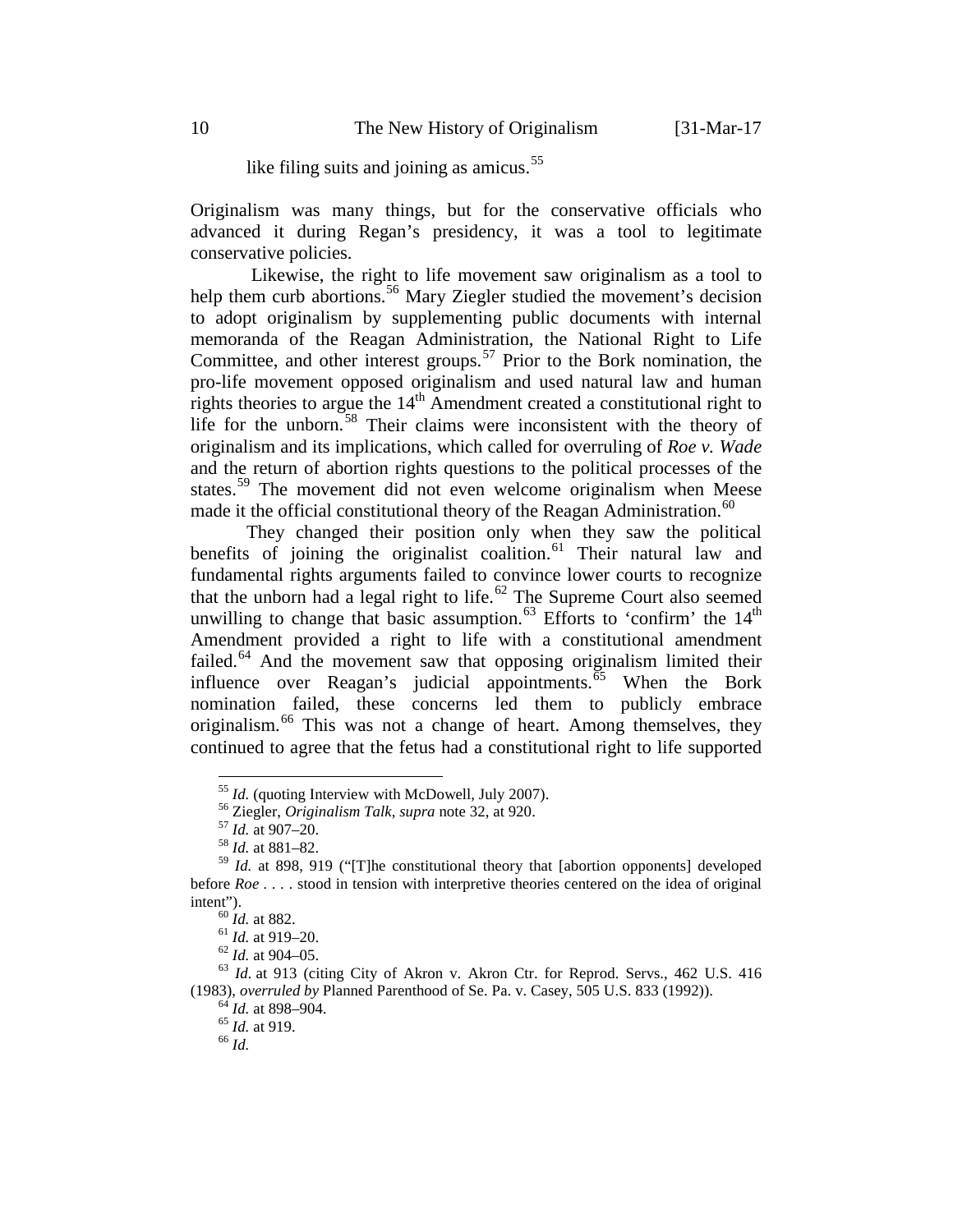by natural law readings of the 14th Amendment.<sup>[67](#page-12-0)</sup> But publicly they deployed originalist arguments to criticize pro-choice Justices and to endorse pro-life, Republican appointees. Originalism was a tool to expand their influence over Republican judicial appointees, undermine *Roe v. Wade*, and decrease abortions. [68](#page-12-1)

<span id="page-12-5"></span>This view presents originalism as a post-hoc rationalization for conservative political goals.<sup>[69](#page-12-2)</sup> It gives conservatives grudging respect for making originalism into a powerful tool for legitimating their politics, but it is political motives that drive originalism's development. Principle does not play an important role, a stark contrast to the account offered by originalism's advocates.

#### *A Divided History of a Connected Subject*

The difficulty with these two literatures is not that they examine originalism in different contexts. The theory has played an important role in both academic debate and political life. Nor is it troublesome that they pursue different goals. It is entirely legitimate to look to originalism's past to learn how politics shaped the theory's uses and to discuss originalism's past to clarify ongoing normative debates. The problem is that the two literatures do not engage one another, which diminishes our understanding of the theory's development over time and its role in law and politics. There is a sharp division between the two historical accounts of originalism, but clear connections between the orginalism's academic and political life.

From the inception of modern originalism political actors have regularly responded to and used the products of academics. Raoul Berger's *Government by Judiciary* is considered by many the starting point for modern originalist theory,  $70$  and its publication was immediately hailed by William F. Buckley in the pages of the *National Review*, the magazine many consider the starting point for the intellectual integration of the modern Republican Party.<sup>[71](#page-12-4)</sup> In 1987, the Department of Justice published a

<span id="page-12-2"></span><span id="page-12-1"></span><span id="page-12-0"></span><sup>67</sup> *Id.* at 921. <sup>68</sup> *Id.* <sup>69</sup> *See* Katharine T. Bartlett, *Tradition as Past and Present in Substantive Due Process Analysis*, 62 DUKE L.J. 535, 548 (2012); Jamal Greene, Nathaniel Persily & Stephen Ansolabehere, *Profiling Originalism*, 111 COLUM. L. REV. 356 (2011); Johnsen, *Lessons from the Right*, *supra* note [5;](#page-3-4) Greene, *Original Intent*, *supra* not[e 13,](#page-6-1) at 1689; Post & Siegel

<span id="page-12-3"></span>*supra* note [1.](#page-2-0)<br><sup>70</sup> O'NEILL, CONSTITUTIONAL HISTORY, *supra* note 1; Greene, *How Constitutional Theory Matters, supra* note 10.

<span id="page-12-4"></span><sup>&</sup>lt;sup>71</sup> Ken I. Kersch, *Ecumenicalism Through Constitutionalism: The Discursive Development of Constitutional Conservatism in* National Review*, 1955*–*1980*, 25 STUD.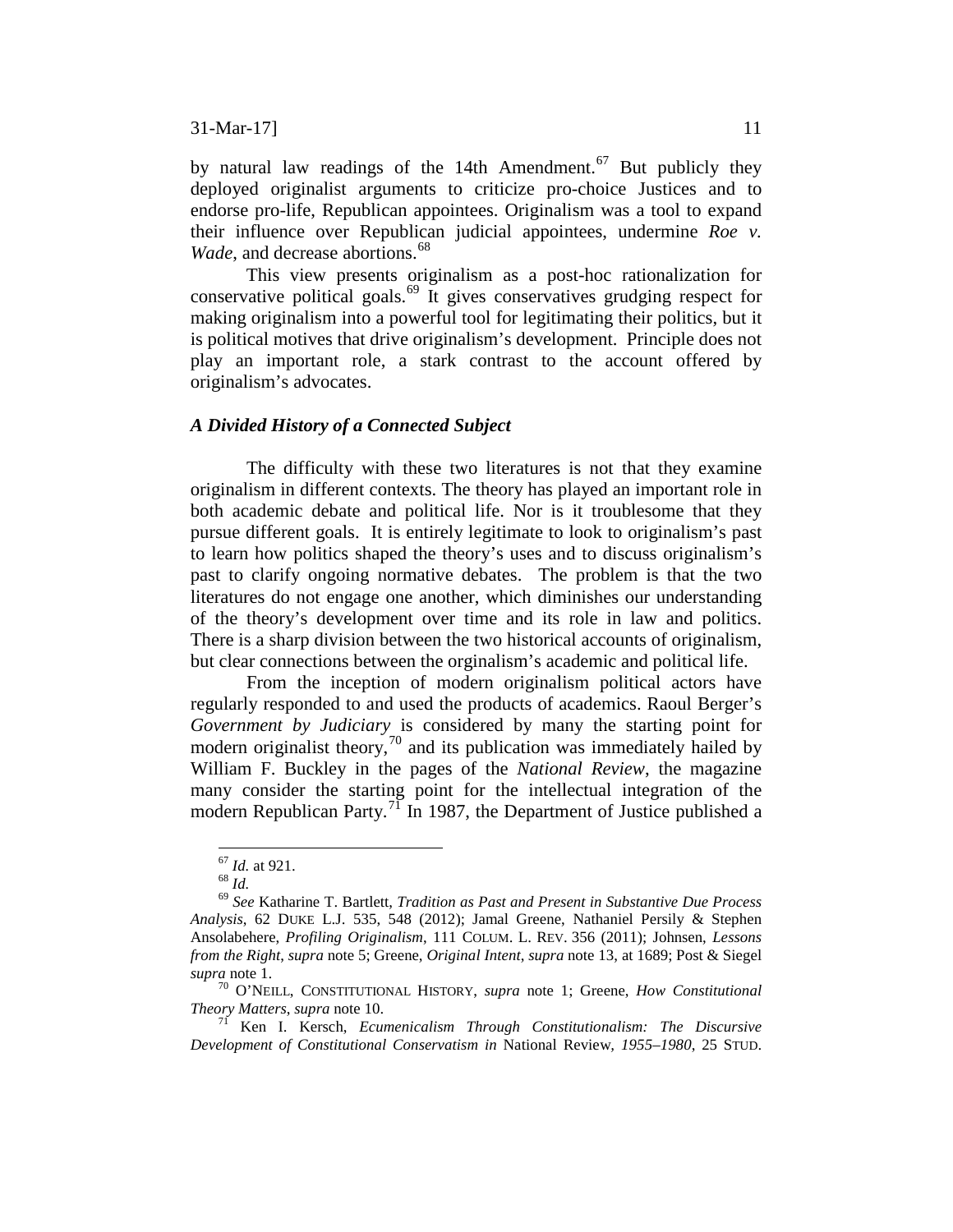'Guide to Litigators in Constitutional Cases,' which ostensibly set out the approach government litigators should take to arguing constitutional cases. It made originalism as the official interpretive theory of the Reagan Justice Department and many of its claims were backed by citations to Robert Bork, Raoul Berger, and other early originalists.[72](#page-13-0) Similarly, *The Constitution in the Year 2000*, another publication of the DOJ's Office of Legal Policy, regularly cited the research of originalist academics to support the goals of the conservative leadership of the  $DOL^{73}$  $DOL^{73}$  $DOL^{73}$ 

Academic debate regularly responds to originalist argument by political actors. The Court, of course, continually sparks debate. Consider the attention *District of Columbia v. Heller* sparked in law reviews. [74](#page-13-2) But more traditional political actors shape legal debate as well. Attorney General Ed Meese, for example, secured originalism's place in academic debate when he announced the Reagan Administration's embrace of the theory.<sup>[75](#page-13-3)</sup> Critics of originalism responded to Meese's claims.<sup>[76](#page-13-4)</sup> Its academic

<span id="page-13-1"></span>GENERAL, THE CONSTITUTION IN THE YEAR 2000: CHOICES AHEAD IN CONSTITUTIONAL INTERPRETATION (1988) [hereinafter CONSTITUTION IN THE YEAR 2000]. This publication served as the model for THE CONSTITUTION IN 2020 (Jack M. Balkin & Reva B Siegel eds.,

<span id="page-13-2"></span>2013). <sup>74</sup> *See* Jamal Greene, *Heller High Water? The Future of Originalism*, 3 HARV. L. & POL'Y REV. 325 (2009) [hereinafter Greene, *Heller High Water*]; Siegel, *Dead or Alive*, *supra* note [11;](#page-5-5) Saul Cornell, *Originalism on Trial: The Use and Abuse of History in*  District of Columbia v. Heller, 69 OHIO ST. L.J. 625 (2008) [hereinafter Cornell, *Originalism on Trial*]. <sup>75</sup> *See* STEVEN G. CALABRESI, ORIGINALISM, A QUARTER CENTURY OF DEBATE <sup>4</sup>

<span id="page-13-3"></span>(2007) [hereinafter CALABRESI, QUARTER CENTURY]; Steven G. Calabresi, *A Critical Introduction to the Originalism Debate*, 31 HARV. J.L. & PUB. POL'Y 875, 875 (2008) [hereinafter Calabresi, *Critical Introduction*] ("[The debate over originalism], which had been proceeding quietly in American law schools, burst into noisy and public view in July 1985 with a speech by then-Attorney General Edwin Meese III to the American Bar Association that called for a jurisprudence of original intention. Supreme Court Justice William J. Brennan, Jr., entered the fray that October with an address at Georgetown University, to which Meese responded the next month in a speech before the Federalist

 $\overline{a}$ 

AM. POL. DEV. 86 (2011) [hereinafter Kersch, *Ecumenicalism*]**;** William F. Buckley Jr.,

<span id="page-13-4"></span><span id="page-13-0"></span>*See* OFFICE OF LEGAL POLICY, U.S. DEP'T OF JUSTICE, GUIDELINES ON CONSTITUTIONAL LITIGATION 3 (1987) [hereinafter GUIDELINES ON CONSTITUTIONAL LITIGATION] (citing Robert Bork and urging government attorneys to advance arguments based on "original meaning"); GUIDELINES ON CONSTITUTIONAL LITIGATION, *supra* at 4 (citing RAOUL BERGER, GOVERNMENT BY JUDICIARY: THE TRANSFORMATION OF THE FOURTEENTH AMENDMENT 5 (1977)); Dawn Johnsen, *Windsor, Shelby County, and the Demise of Originalism: A Personal Account*, 89 IND. L.J. 3, 16 (2014) [hereinafter Johnsen, *Personal Account*] (claiming that in these documents "the Reagan Administration relied heavily upon Judge Bork's writings").<br><sup>73</sup> OFFICE OF LEGAL POLICY, U.S. DEP'T OF JUSTICE, REPORT TO THE ATTORNEY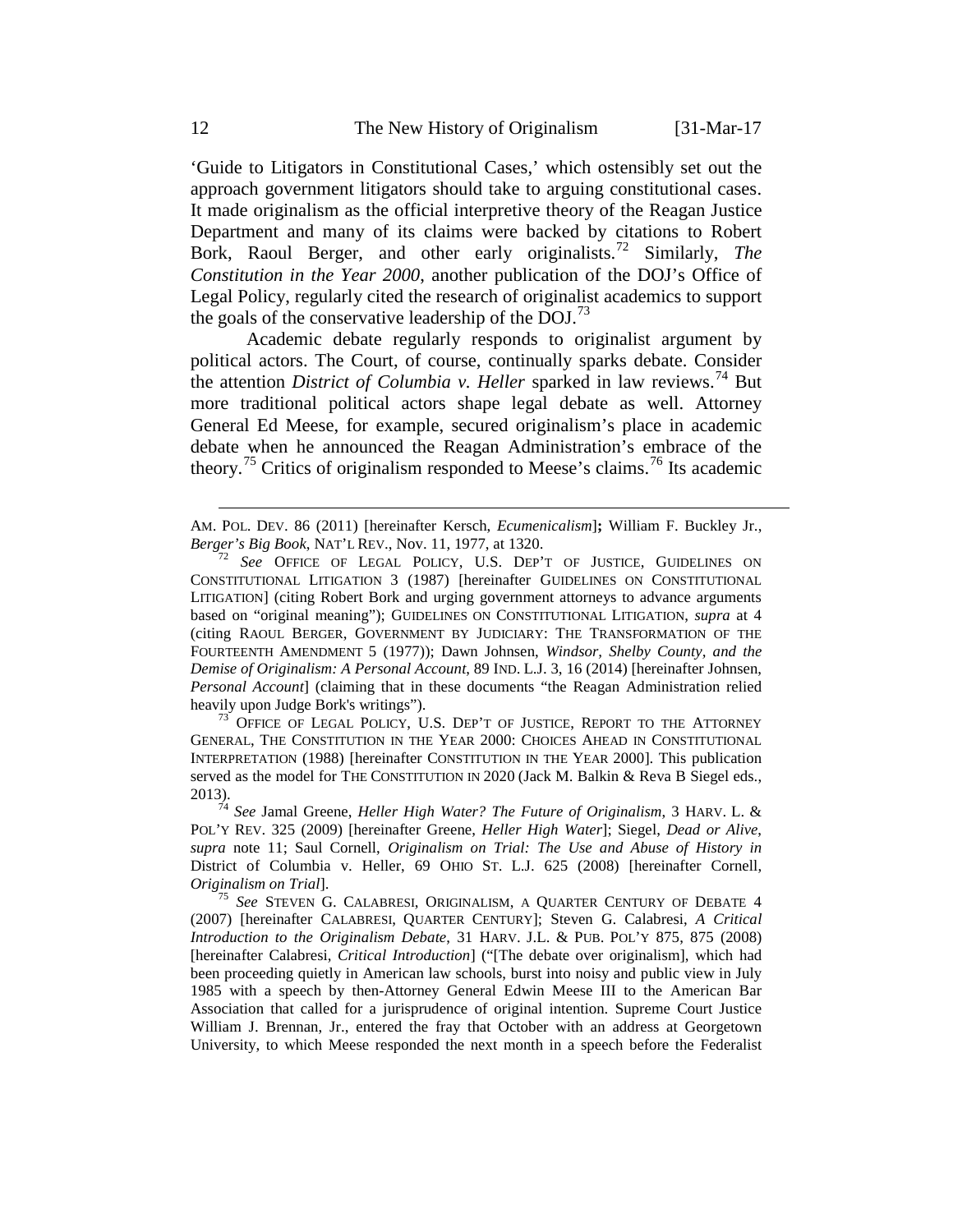supporters stepped in to defend him. $^{77}$  $^{77}$  $^{77}$ 

<span id="page-14-5"></span>In addition, some of the same people have played an important role in originalism's political and academic life. Gary McDowell was a political scientist and an advisor to Attorney General Meese who argued for originalism in both positions.[78](#page-14-1) Stephen Calebresi worked closely with Meese when the Attorney General was promoting originalism most aggressively, then became one of originalism's most able defenders in academia.<sup>[79](#page-14-2)</sup> James McClellan spent much of his career as an academic political scientist, but also worked as Chief Counsel for the Subcommittee on Separation of Powers of the Senate Committee on the Judiciary when the GOP controlled the upper chamber.<sup>[80](#page-14-3)</sup> He later ran the Center for Judicial Studies, which advanced originalist arguments in public debate by publishing, among other things, *Benchmarks*, a law journal aimed at educating the public that regularly supported originalist arguments.<sup>[81](#page-14-4)</sup> Before entering academia, Mike Paulsen, Randy Beck, John McGinnis, Michael Rappaport, Doug Kmiec, and many others served in important roles in the Reagan and Bush Justice Departments, then became powerful advocates for

 Society Lawyers Division. These speeches remain among the most enduring statements of the originalist creed and its critics.") (footnotes and citations omitted). <sup>76</sup> *See* Post & Siegel, *supra* note [1;](#page-2-0) Paul Brest, *Affirmative Action and the Constitution:* 

<span id="page-14-0"></span><sup>77</sup> See generally, Daniel A. Farber, *The Originalism Debate: A guide for the Perplexed* 49 OHIO ST. L.J. 1085 (1989). <sup>78</sup> O'NEILL, CONSTITUTIONAL HISTORY, *supra* note 1, at 137. McDowell was the

<span id="page-14-1"></span>Associate Director of the Office of Public Affairs at the Justice Department. GARY L. MCDOWELL, CURBING THE COURTS: THE CONSTITUTION AND THE LIMITS OF JUDICIAL POWER (1988); see also Teles, *Transformative Bureaucracy*, *supra* note 51, at 76.

<span id="page-14-2"></span><sup>79</sup> See, e.g., Steven G. Calabresi & Andrea Matthews, *Originalism and Loving v. Virginia*, 2012 BYU L. REV. 1393 (2012); Steven G. Calabresi & Julia T. Rickert, *Originalism and Sex Discrimination*, 90 TEX. L. REV. 1 (2011); Calabresi, *Critical Introduction*, *supra* note 75. Calabresi served as Special Assistant to Attorney General Meese from 1985-1987, when Meese was most active in promoting originalism. *See Steven G. Calabresi Curriculum Vitae*, NORTHWESTERN UNIVERSITY SCHOOL OF LAW http://www.law.northwestern.edu/faculty/assets/documents/cv-CalabresiStevenG\_v2016- 05-24;131601.pdf (last visited Jan. 15, 2017). <sup>80</sup> Ralph Rossum, *James McClellan, Benchmark, and an Informed Public*, 54 MOD.

<span id="page-14-3"></span>AGE 7 (2012).

<span id="page-14-4"></span><sup>81</sup> *Id.;* MCDOWELL, *supra* note 78; James McClellan, *The New Liberty of Contract Under the Thirteenth Amendment*, Editor's Brief, BENCHMARK 3, November–December 1987, at 367; James McClellan, *Review of the Reviews*, BENCHMARK 2, May–August 1986 at 280–81.

*Three Theories*, 72 IOWA L. REV. 281, 281 (1987); H. Jefferson Powell, *The Modern Misunderstanding of Original Intent*, 54 U. CHI. L. REV. 1513 (1987); H. Jefferson Powell, *Reaching the Limits of Constitutional Scholarship,* 80 NW. U. L. REV 1128 (1986) (reviewing LAURENCE H. TRIBE, CONSTITUTIONAL CHOICES (1985)); H. Jefferson Powell, Rules for Originalists, 73 VA. L. REV. 659 (1987).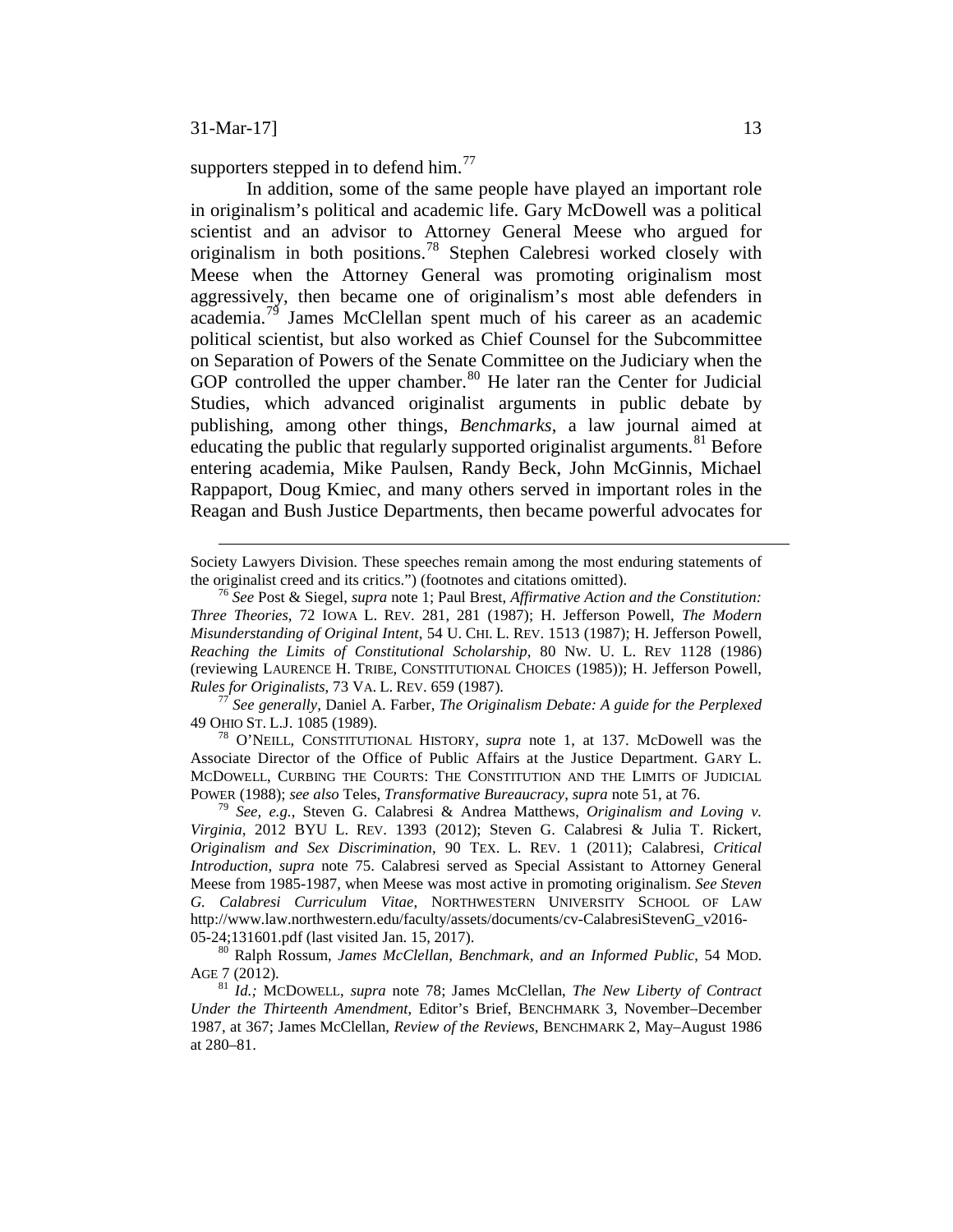originalist methods in the academy. $82$  Such interwoven relationships and repeated interactions strongly suggest that the enduring similarities between originalist argument in the academy and in politics did not occur by chance.

# **Bridging the Divide: Investigating Political Influences on Principled Debate**

The durable similarities and repeated interactions between originalism's academic and political lives suggest that a dialogue between the theory's academic and political histories would be productive. The question is how to create that dialogue? One way is to follow the example of recent research on the conservative legal movement. Led by Steve Teles, scholars in a variety of disciplines have shown how conservative activists responded to the realization that electoral victories did not immediately transform public policy.[83](#page-15-1) Many policy arenas had been constitutionalized and when President Nixon's four Supreme Court appointees did not produce the counter-revolution conservatives hoped for, they looked for new strategies.<sup>[84](#page-15-2)</sup> Conservative interests like the Olin Foundation poured resources into organizations that could help produce legal change.<sup>[85](#page-15-3)</sup> They recruited lawyers of quality and distinction, found volunteers to fund

<span id="page-15-0"></span> <sup>82</sup> *Faculty & Staff: Mike Paulsen*, UNIVERSITY OF ST. THOMAS SCHOOL OF LAW, https://www.stthomas.edu/law/facultystaff/a-z-index/michael-paulsen.html (last visited Jan. 15, 2017); *Randy Beck: Cirriculum Vita*, UNIVERSITY OF GEORGIA SCHOOL OF LAW, http://www.law.uga.edu/sites/default/files/Curriculum%20Vitae%20-

<sup>%20</sup>Short%20Version%202015.pdf (last visited Jan. 15, 2017); *John Oldham McGinnis: Curriculm Vitae*, NORTHWESTERN UNIVERSITY, PRITZKER SCHOOL OF LAW, http://www.law.northwestern.edu/faculty/assets/documents/cv-McGinnisJohnO\_v2016-03- 18;084042.pdf (last visited Jan. 15, 2017); *Faculty & Research: Douglas W. Kmiec, J.D.*, SCHOOL OF LAW, http://law.pepperdine.edu/facultyresearch/faculty/?faculty=douglas\_kmiec (last visited Jan 15, 2017). *See, e.g.,* Randy Beck, *The New Jurisprudence of the Necessary and Proper Clause*, 2002 ILL. L. REV. 581 (2002); Michael Stokes Paulsen, *Does the Constitution Prescribe Rules for its Own Interpretation?* 103 NW. U. L. REV. 857 (2009); John O. McGinnis and Michael B. Rappaport, ORIGINALISM AND THE GOOD CONSTITUTION (2013); Douglas W. Kmiec, *Natural Law Originalism for the Twenty-First Century: A Principle of Judicial Restraint, not Invention*, 40 SUFFOLK U. L. REV. 383 (2007). Other important scholars who served in the Reagan or Bush Justice Departments include Brad Clark, John Harrison, Gary Lawson, Nelson Lund, John Manning, and Michael McConnell. 83 TELES, RISE OF THE CONSERVATIVE LEGAL MOVEMENT, *supra* note [7;](#page-4-2) Hollis-

<span id="page-15-1"></span>Bruskey, *supra* not[e 7;](#page-4-2)<br><sup>84</sup> TELES, RISE OF THE CONSERVATIVE LEGAL MOVEMENT, *supra* note [7.](#page-4-2)<br><sup>85</sup> Erin Cady, *The John M. Olin Fellowships and the Advancement of Conservativism* 

<span id="page-15-3"></span><span id="page-15-2"></span>*in Legal Academia*, *forthcoming*, HARV. J. L. & PUB. POL. (2016) (on file with author).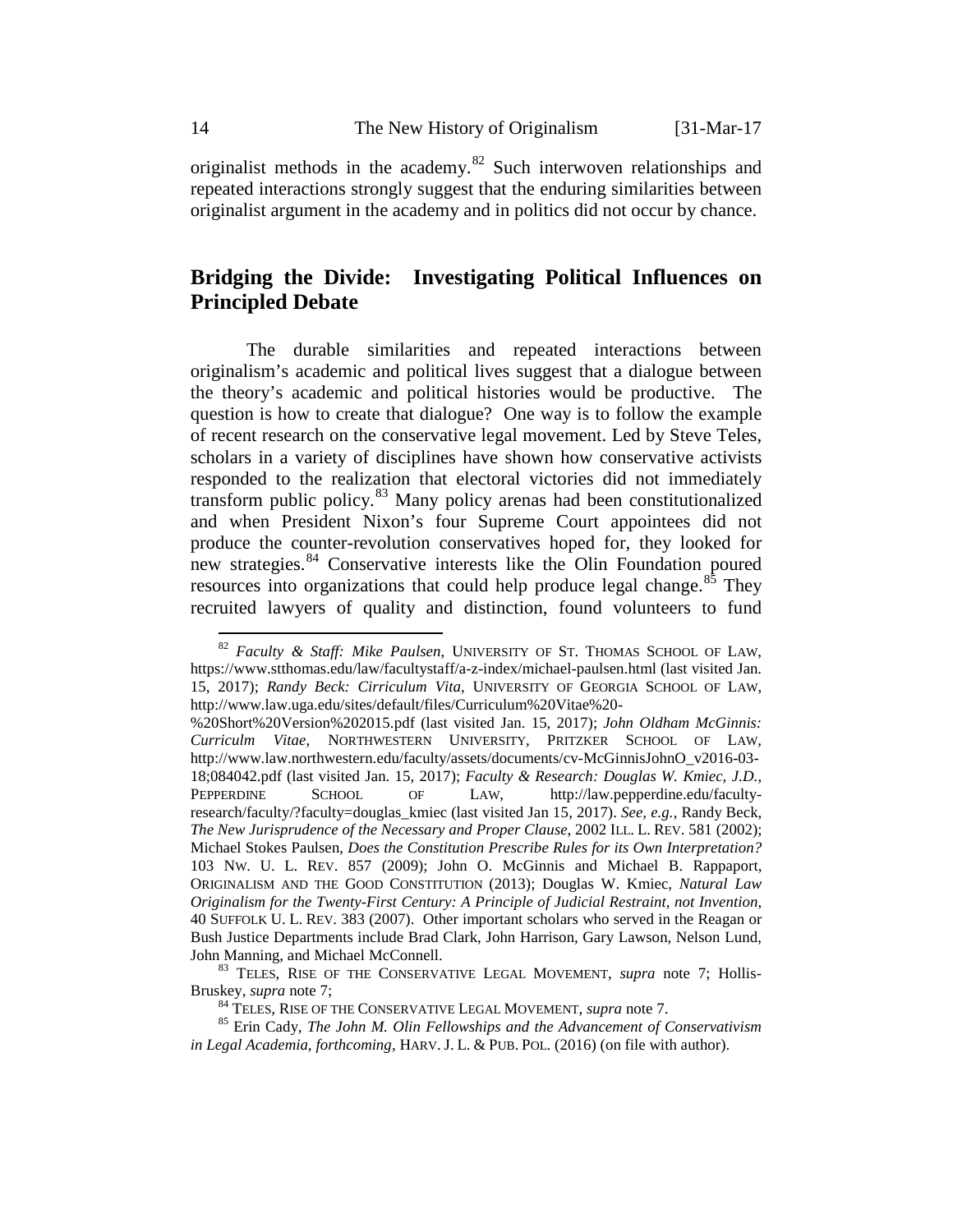lawsuits, developed intellectual resources, and then kept these assets connected and working together.<sup>[86](#page-16-0)</sup>

The most successful of these organizations was The Federalist Society. Started with seed money from the Olin Foundation and the commitment of a group of law students, the Federalist Society has not only helped feed talented lawyers into the growing number of conservative public interest law firms, it has also helped credential a new set of judges and academics who have acted as intellectual entrepreneurs. It has been a remarkable success.  $87$  Amanda Hollis-Bruskey has shown how closely connected the Federalist Society is with some of the most important conservative victories of the last two decades. Arguments were developed by Federalist Society academics, advanced by conservative public interest law firms staffed by Federalist Society lawyers, presented to law clerks who were members, and then embraced by Federalist Society judges, including Scalia, Alito, and Roberts.<sup>[88](#page-16-2)</sup>

But the influence of this organizing on originalism is only beginning to be investigated. Teles has examined originalism's development in government, but how the purposeful creation of organizations to advance conservative goals has shaped the production of originalism has not been explored.<sup>[89](#page-16-3)</sup> Hollis-Bruskey's study of the Federalist Society recognizes that commitment to originalism is core commitment of its membership, but she focuses on the impact of the society, not how its commitments were developed.<sup>[90](#page-16-4)</sup> More research like Erin Cady's examination of the Olin Foundation could help reveal important connections. <sup>[91](#page-16-5)</sup>

## **Bridging the Divide: Investigating Principle's Influence on Political Debate**

A more serious challenge to generating dialogue between the academic and political histories of originalism is to show the way the principled debates of academics have shaped the political uses of the theory. Neither scholars concerned with originalism's political history nor those interested in its academic history have embraced the few claims that academic debates matter because conservative political actors share the

<sup>&</sup>lt;sup>86</sup> TELES, RISE OF THE CONSERVATIVE LEGAL MOVEMENT, *supra* note [7.](#page-4-2)<br><sup>87</sup> *Id.*<br><sup>88</sup> Hollis-Bruskey, *supra* note 7.<br><sup>89</sup> TELES, RISE OF THE CONSERVATIVE LEGAL Movement, *supra* note 7.<br><sup>90</sup> Hollis-Bruskey, *supra* note 7

<span id="page-16-5"></span><span id="page-16-4"></span><span id="page-16-3"></span><span id="page-16-2"></span><span id="page-16-1"></span><span id="page-16-0"></span>who have supported originalism in academic debates).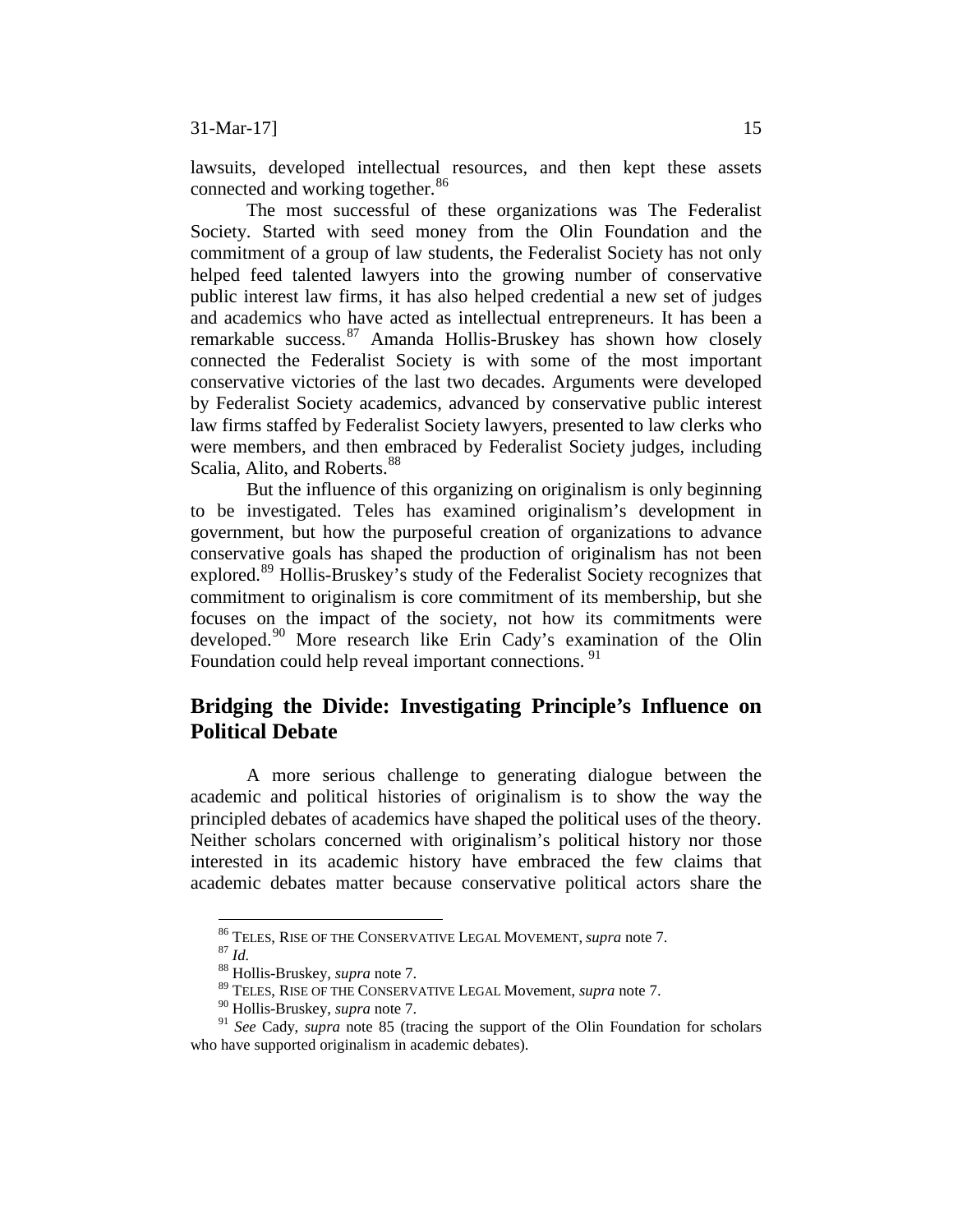principled motives of scholars. Even scholars willing to consider whether principled argument has shaped the success of the conservative legal movement have focused on the impact those debates have had on the courts rather than on more traditional political actors.

Nevertheless, there is evidence that principle has shaped the way that conservative political actors have used originalism. What this section offers is an explanation for why that might be that does not depend on the dubious assumption that most, or even many, political actors are share academics' concern for legal and constitutional principle. Instead, this section assumes that political actors are motivated primarily – or perhaps even exclusively - by their political goals. It then explains why those political motivations might lead them to attend carefully to legal and constitutional principle. Finally, it argues that such a politically motivated concern with principle could lead conservative activists to shape their uses of originalism in ways that are attentive to academic debates.

#### *Principled Motives for Political Action*

The only express effort to write a unified history of originalism is Johnathan O'Neill's *Originalism in American Law and Politics*. [92](#page-17-0) His explanation for how the political and academic histories of originalism interact, however, has not been embraced by either of the two current histories of originalism. That may be in part because his narrative emphasizes the role principled motives played in shaping the political uses of originalism, a possibility both histories of originalism find dubious.

O'Neill's narrative indicates that the political and academic histories of originalism were connected because both were shaped by a similar concern with legal and constitutional principle. In the 1980s, he argued, there was a natural alignment between the majoritarian premises of both originalism and the conservative movement. Academics like Robert Bork and Raoul Berger were attracted to originalism because it advanced majoritarian democracy. This part of his narrative has been adopted by originalism's academic history.<sup>[93](#page-17-1)</sup> But he also argues that Originalism attracted political actors like Edwin Meese and others for similar reasons. It was originalism's majoritarian thrust, O'Neill wrote, that attracted the support of the Reagan administration and its supporters who 'regarded several Supreme Court decisions as politically distasteful, constitutionally mistaken affronts to limited, representative government.<sup>'[94](#page-17-2)</sup> Originalism, he

<span id="page-17-0"></span><sup>92</sup> O'NEILL, CONSTITUTIONAL HISTORY, *supra* note [1.](#page-2-0) <sup>93</sup> O'Neill, *Bickel and Bork*, *supra* note 11; O'Neill, *Raoul Berger*, *supra*, note 11.

<span id="page-17-2"></span><span id="page-17-1"></span><sup>94</sup> O'NEILL, CONSTITUTIONAL HISTORY, *supra* note [1,](#page-2-0) at 133–34, 146.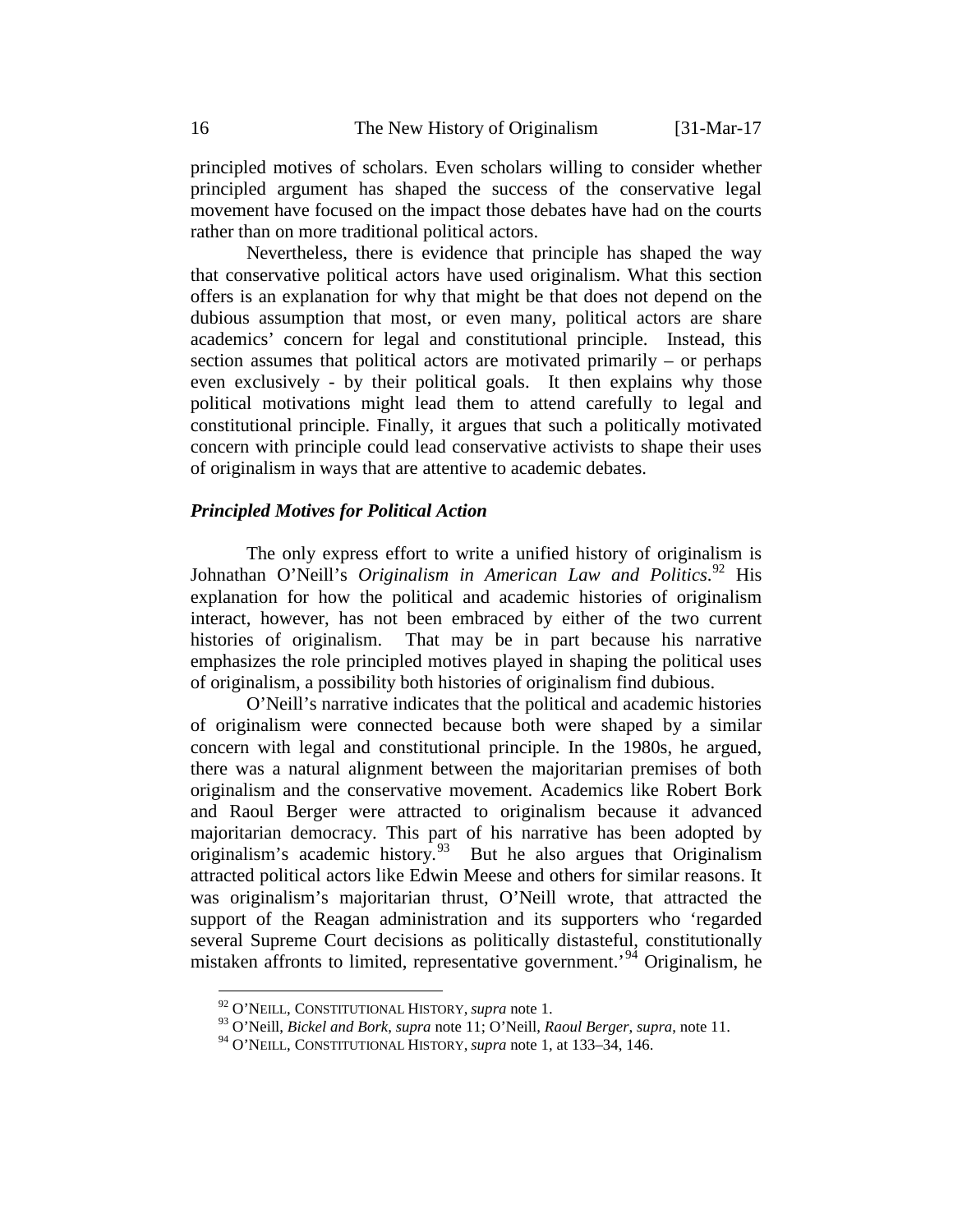wrote, was sometimes dismissed as a ploy to advance conservative policy goals. But, it was not merely a call for conservative results in constitutional adjudication. The reason for originalism's success in the 1980s was the theory's appeal 'to the principle and rhetoric of limited government[,] consent-based politics, . . . [and] its traditional understanding of the nature of constitutional interpretation.' [95](#page-18-0)

Those suggestions have not been embraced. Siegel and Post's article was published a year after O'Neill's book and soundly rejected the claim that principle has played an important role in originalism's emergence and development in the political arena.<sup>[96](#page-18-1)</sup> For them and those that followed them, the conservative movement's use of originalism was merely camouflage for the politics that were really driving the theory's development.<sup>[97](#page-18-2)</sup> Those interested in Originalism's academic history have been equally dubious that principle has played in important role in originalism outside the academy. Keith Whittington explicitly dismissed the influence of principle outside the academy when he described the emergence of the New Originalism. 'I have no particular illusions,' he wrote, 'about the consistency or sophistication of constitutional theorizing on the bench.'<sup>[98](#page-18-3)</sup>

Other scholars, including most prominently Jamal Greene, have suggested that principle may have shaped originalism's development outside academia, but they have not considered whether principle influenced traditional political actors. Greene argues that originalism succeeded not just because it advanced conservative policies but also because it had particular characteristics that made it an especially useful tool for that purpose.<sup>[99](#page-18-4)</sup> And, at moments, he suggests one of those characteristics was consistency with principle.<sup>[100](#page-18-5)</sup> A successful constitutional theory, he writes, 'requires both consistency with a dominant political agenda and an accompanying narrative that promises consistency with prevailing legal norms.<sup>'[101](#page-18-6)</sup> He further suggests that judges might be particularly concerned with a constitutional theory's consistency with legal principle because they could lose prestige and influence by advancing

<span id="page-18-0"></span><sup>&</sup>lt;sup>95</sup> *Id.* at 134. Meese, he wrote, began his political campaign for originalism because of "a conviction among conservative activists that the intellectual structure of modern constitutional jurisprudence had to be confronted in a more direct and public manner." *Id*.

<span id="page-18-6"></span><span id="page-18-5"></span><span id="page-18-4"></span><span id="page-18-3"></span><span id="page-18-2"></span><span id="page-18-1"></span>at 154.<br>
<sup>96</sup> See supra notes 32–6[950](#page-10-8) and accompanying text.<br>
<sup>97</sup> Greene, *Selling*, *supra* note [33,](#page-8-5) at 689.<br>
<sup>98</sup> Whittington, *New Originalism*, *supra* note [14,](#page-6-0) at 599.<br>
<sup>99</sup> Greene, *Selling*, *supra* note 33, at 65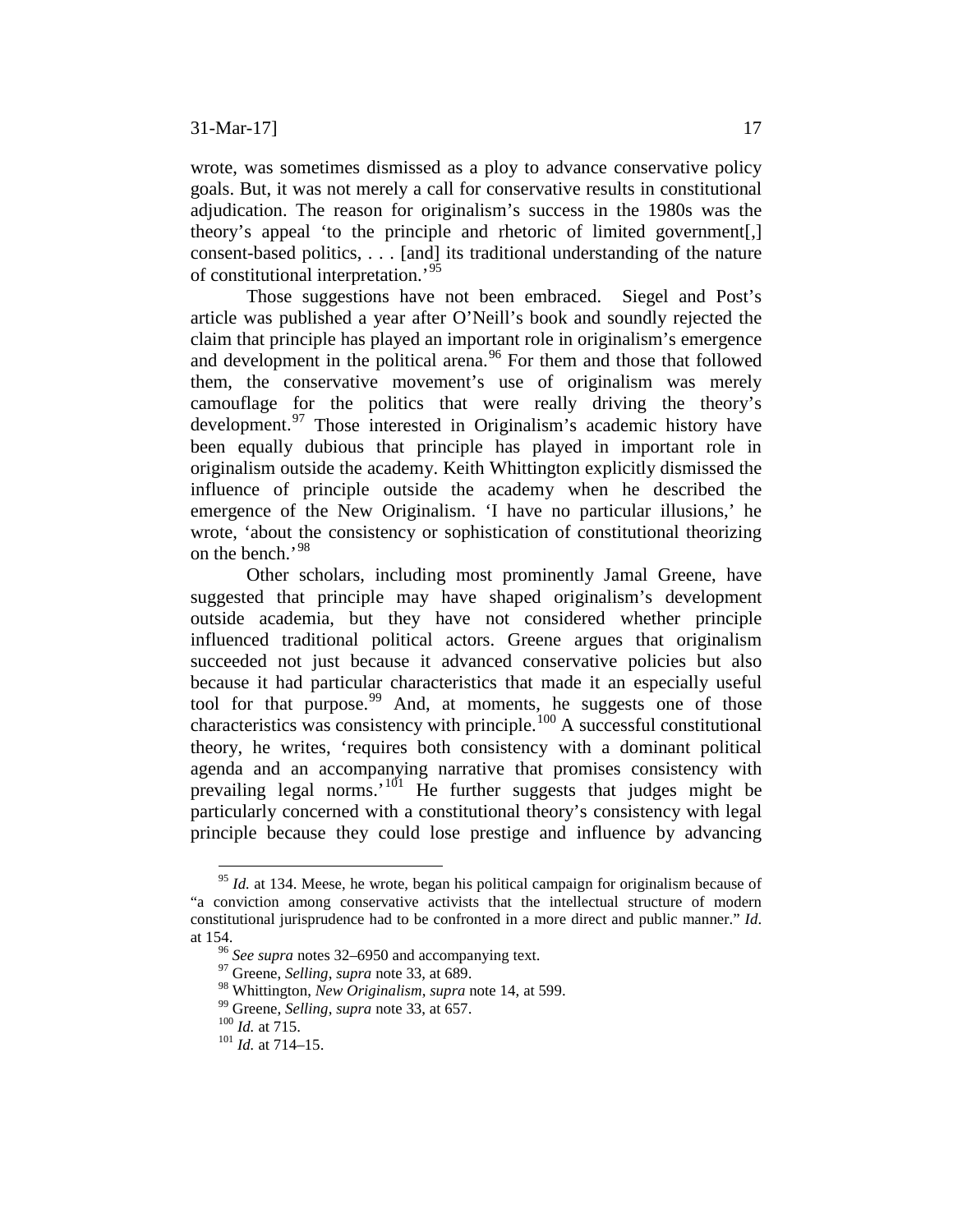unprincipled theories.<sup>[102](#page-19-0)</sup> But ultimately he does not extend that argument to include traditional political actors, or explore how a concern with principle might have shaped originalism's development. [103](#page-19-1)

There are good reasons for these doubts. At first glance it is unclear why hard-boiled political activists should care about the views of ivory tower academics. That is particularly true when those activists can develop arguments on their own, as the Meese Justice Department did. Under Meese's leadership, the Department dedicated tremendous energy to developing originalist ideas. It invited speakers, hosted discussions, and created opportunities for its lawyers to not just learn about originalism, but take part in shaping it.[104](#page-19-2) Justice Scalia, Judge Bork, and other luminaries of the conservative legal movement took part in these discussions.<sup>[105](#page-19-3)</sup> And the results poured out of the Department's Office of Legal Policy in a series of reports, source books, and directives, all of which helped define originalism.[106](#page-19-4) If activists could develop originalist arguments that legitimated their political goals without the help of ivory tower academics, why listen to them?

### *Political Motives for Principled Action*

<span id="page-19-8"></span>Perhaps, however, those hard-boiled political activists cared about the limits of principled argument—and thus the debates of academics— not in spite of, but because of their political motivation. Perhaps principle might shape an actor's behavior even if it is not a motive for action.<sup>[107](#page-19-5)</sup> If so, conservative activists may well have seen constitutional principles as posthoc rationalizations for their political goals, but nevertheless felt constrained to shape their behavior to be consistent with those principles. And that concern with principle may have led them to attend to the state of academic debate, which helps determine the limits of principled argument.

<span id="page-19-7"></span>The possibility of a politically motivated concern with principle can be developed from insights that reoriented intellectual history in the 1960s.<sup>[108](#page-19-6)</sup> Those insights emerged from work by University of Cambridge

<span id="page-19-0"></span> $102$  *Id.* at 703 (referring to principle as "consistency with the conventional forms of constitutional argument").

<span id="page-19-3"></span><span id="page-19-2"></span><span id="page-19-1"></span><sup>&</sup>lt;sup>103</sup> *Id.* at 708.<br><sup>104</sup> *See* Teles, *Transformative Bureaucracy*, *supra* note 51, at 79.<br><sup>105</sup> *Id.*<br><sup>107</sup> Quentin Skinner, *Some Problems in the Analysis of Political Thought and Action*, 2 POL. THEORY 277, 292 (1974) (hereinafter Skinner, *Some Problems*].<br><sup>108</sup>Kloppenberg, *Thinking Historically*, *supra* note [8;](#page-4-3) J. G. A. POCOCK, POLITICS,

<span id="page-19-6"></span><span id="page-19-5"></span><span id="page-19-4"></span>LANGUAGE, AND TIME: ESSAYS ON POLITICAL THOUGHT AND HISTORY vii-ix (1971).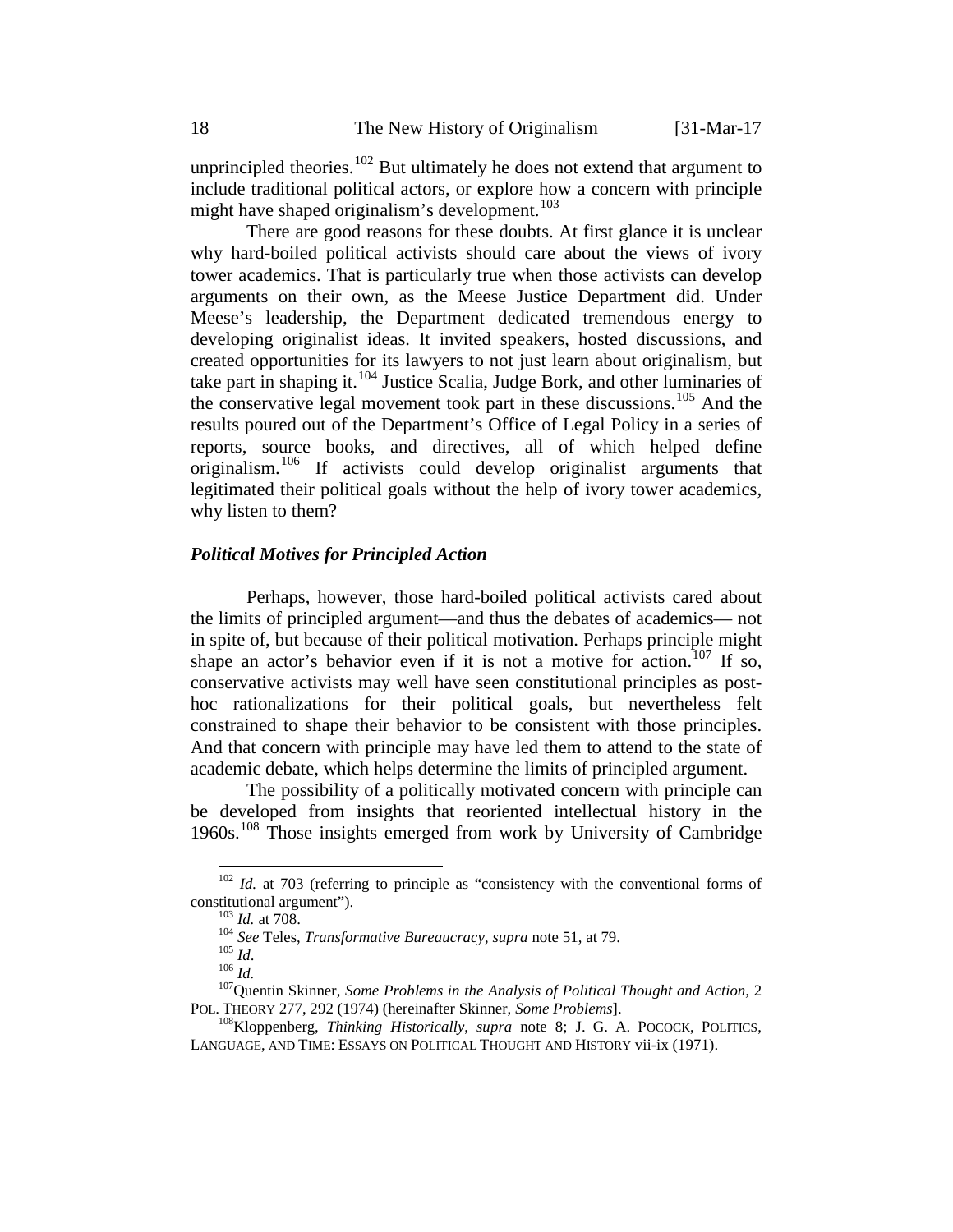colleagues J. G. A. Pocock, Peter Laslett, Quentin Skinner, and others who revolutionized the history of political thought by drawing on insights about the character of language that can be traced from J.L. Austin and other midtwentieth century philosophers of language, to Ludwig Wittgenstein and beyond. [109](#page-20-0) Those insights led the 'Cambridge School' to abandon the view that language was a relatively transparent medium for the representation of ideas.<sup>[110](#page-20-1)</sup> Instead, they saw language as a historically situated social convention; both the meaning of individual words and the structures within which those words drew their meaning changed over time.<sup>[111](#page-20-2)</sup> As a result, they abandoned the effort to use intellectual history to answer perennial philosophical questions by finding in great texts a set of static fundamental concepts.[112](#page-20-3) Instead, the task they set themselves was to explain how and why particular changes in language occurred.<sup>[113](#page-20-4)</sup>

This new focus produced at least two insights with important implications for today's history of originalism. One is that language, and the principles it describes, change as a result of politically motivated manipulations. '[P]olitical words,' wrote Daniel Rogers, 'take their meaning from the tasks to which their users bend them. They are instruments, rallying cries, tools of persuasion.' Or, as James Tully wrote, 'the pen is a mighty sword.<sup>'[114](#page-20-5)</sup> This insight has been embraced by political history of originalism, which describes how conservatives have manipulated originalist arguments to advance their goals.<sup>[115](#page-20-6)</sup>

But the view of language as a social convention has other implications, too. It also means there are limits to the ways political actors can manipulate language.<sup>[116](#page-20-7)</sup> If language is a social construct, the meaning it creates is not objective, but it is 'intersubjective,' that is: the criteria that

<span id="page-20-0"></span> <sup>109</sup>Kloppenberg, *Thinking Historically*, *supra* note [8.](#page-4-3) A similar "linguistic turn" transformed other human sciences, as well. THE LINGUISTIC TURN: RECENT ESSAYS IN PHILOSOPHICAL METHOD, (Richard Rorty ed., 1967).

<span id="page-20-1"></span><sup>&</sup>lt;sup>110</sup>John E. Toews, *Intellectual History After the Linguistic Turn: The Autonomy of Meaning and the Irreducibility of Experience, 92 AM. HIST. REV. 879, 881–82 (1987).* 

<span id="page-20-2"></span><sup>&</sup>lt;sup>111</sup>Gienapp, *supra* note 6; Cornell, *Intellectual History*, *supra* note 6; J. G. A. Pocock, *supra* note [108.](#page-19-7)<br><sup>112</sup>Quentin Skinner, *Meaning and Understanding in the History of Ideas*, *in* MEANING

<span id="page-20-3"></span><sup>&</sup>amp; CONTEXT: QUENTIN SKINNER AND HIS CRITICS, *supra* note [8](#page-4-3) [hereinafter Skinner, *Meaning and Understanding*]; Kloppenberg, *Thinking Historically*, *supra* note [8;](#page-4-3) William J. Bouwsma, *From History of Ideas to History of Meaning*, 12 J. INTERDISC. HIST. 279 (1981). 113Pocock, *supra* note [1080](#page-19-7)8; James Tully, *Introduction to* MEANING AND CONTEXT:

<span id="page-20-7"></span><span id="page-20-6"></span><span id="page-20-5"></span><span id="page-20-4"></span>QUENTIN SKINNER AND HIS CRITICS, *supra* note [8,](#page-4-3) at 7 [hereinafter Tully, *Introduction*].<br><sup>114</sup>Tully, *Introduction*, supra note 113.<br><sup>115</sup>Post & Siegel, *supra* note [1.](#page-2-0)<br><sup>116</sup>Toews, *supra* note 110.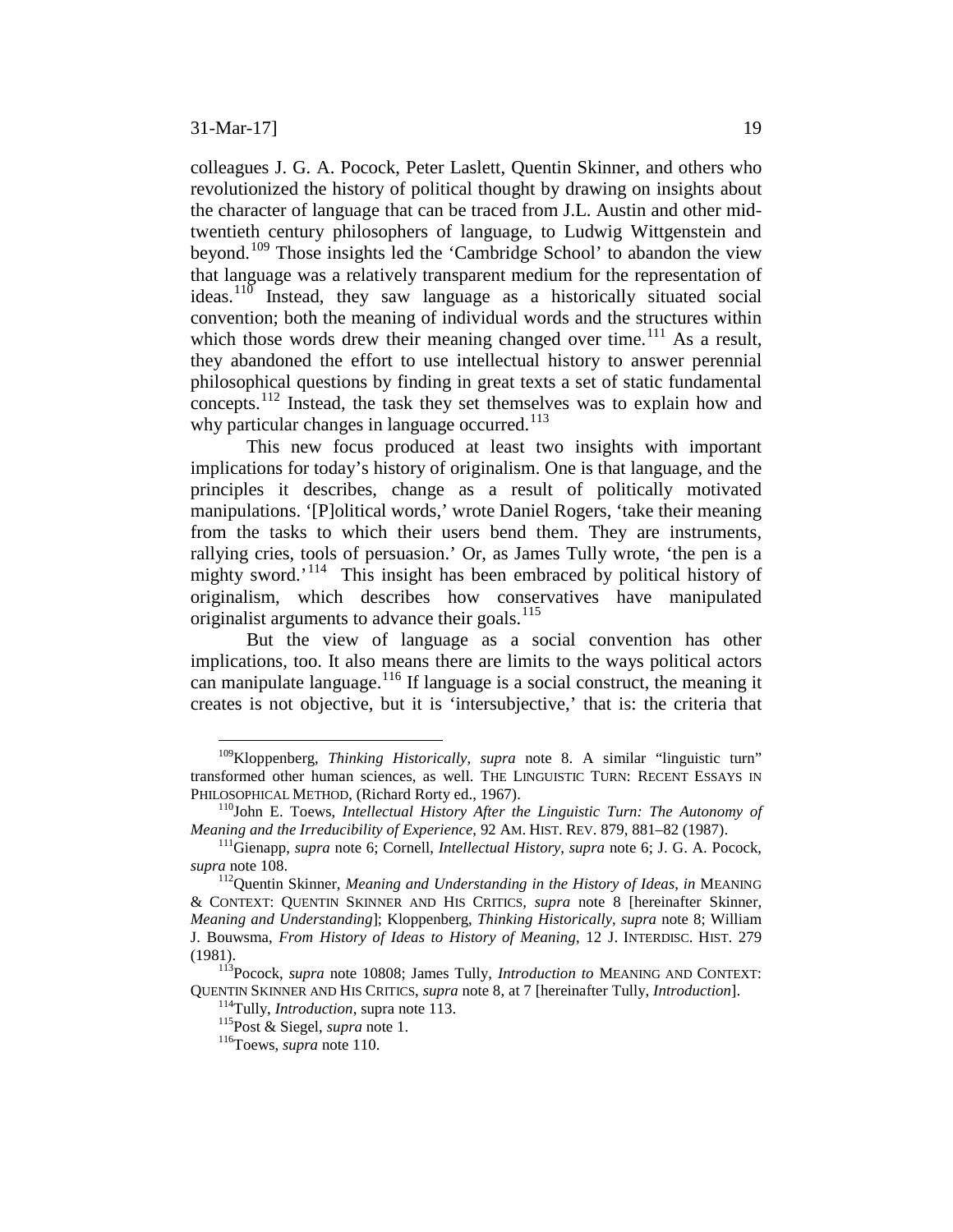determine whether a term applies to a particular act are set by the term's common use, not by the assertions of the actor who is trying to manipulate it.<sup>[117](#page-21-0)</sup> As a result, when an actor tries to manipulate language to legitimate his behavior or political goals, he does not get to determine himself whether or not he has succeeded.<sup>[118](#page-21-1)</sup> The success of his attempted manipulation will be determined by the larger community of language users. That means an actor might to go too far in his attempts to, for example, manipulate an existing commendatory term so that could apply to his dubious actions. By 'going too far' he could make clear to observers that he had changed the term's meaning. He would thereby undermine his claim that his action was legitimate because it could be fairly described by the commendatory term.<sup>[119](#page-21-2)</sup> Alternatively, the actor could undermine his efforts to legitimate his behavior by acting in ways that made clear he was not motivated by the principles he espoused.<sup>[120](#page-21-3)</sup>

The intersubjectivity of language might also limit the ability of actors to manipulate legal and constitutional principle. Legal principle might shape the behavior of hard-boiled political operatives using it only as a post-hoc rationalization because allowing it to shape their behavior would be the only way it could be an effective rationalization. When political actors use legal and constitutional principles to rationalize their behavior, they are doing it for a purpose. They are seeking to legitimate actions or policies they worry might otherwise be considered inappropriate or illegitimate. Under such circumstances, the actor would need to claim that his behavior was in fact motivated by some approved set of principles, and once he had done so, would then need to act in ways that make his claim seem plausible. Otherwise, those principles would fail to legitimate his actions. If he failed to act in accordance with his professed principles, those principles would not be effective tools for legitimation.<sup>[121](#page-21-4)</sup> One implication of this insight is that the courses of actions the actor could take would be limited by the range of principles that he could plausibly claim motivated his action.<sup>[122](#page-21-5)</sup> As a result, the problem facing an actor seeking to pursue a debatable course is not just how to shape existing principles to fit his goals,

<span id="page-21-0"></span> <sup>117</sup>Tully, *Introduction*, supra note 113, at 13; Keith Michael Baker, *On the Problem of the Ideological Origins of the French Revolution*, *in* MODERN EUROPEAN INTELLECTUAL HISTORY: REAPPRAISALS AND NEW PERSPECTIVES, (Dominick La Capra & Steven L.

<span id="page-21-5"></span><span id="page-21-4"></span><span id="page-21-3"></span><span id="page-21-2"></span><span id="page-21-1"></span>Kaplan eds., 1982); Cornell, *Intellectual History*, *supra* note 6.<br><sup>118</sup>Tully, *Introduction*, supra note 113, at 13.<br><sup>119</sup>Skinner, *Meaning and Understanding*, *supra* note 112.<br><sup>121</sup>QUENTIN SKINNER, 1 VISIONS OF POLIT

<sup>&</sup>lt;sup>122</sup>Skinner, *Some Problems*, *supra* note 10[7107,](#page-19-8) at 299.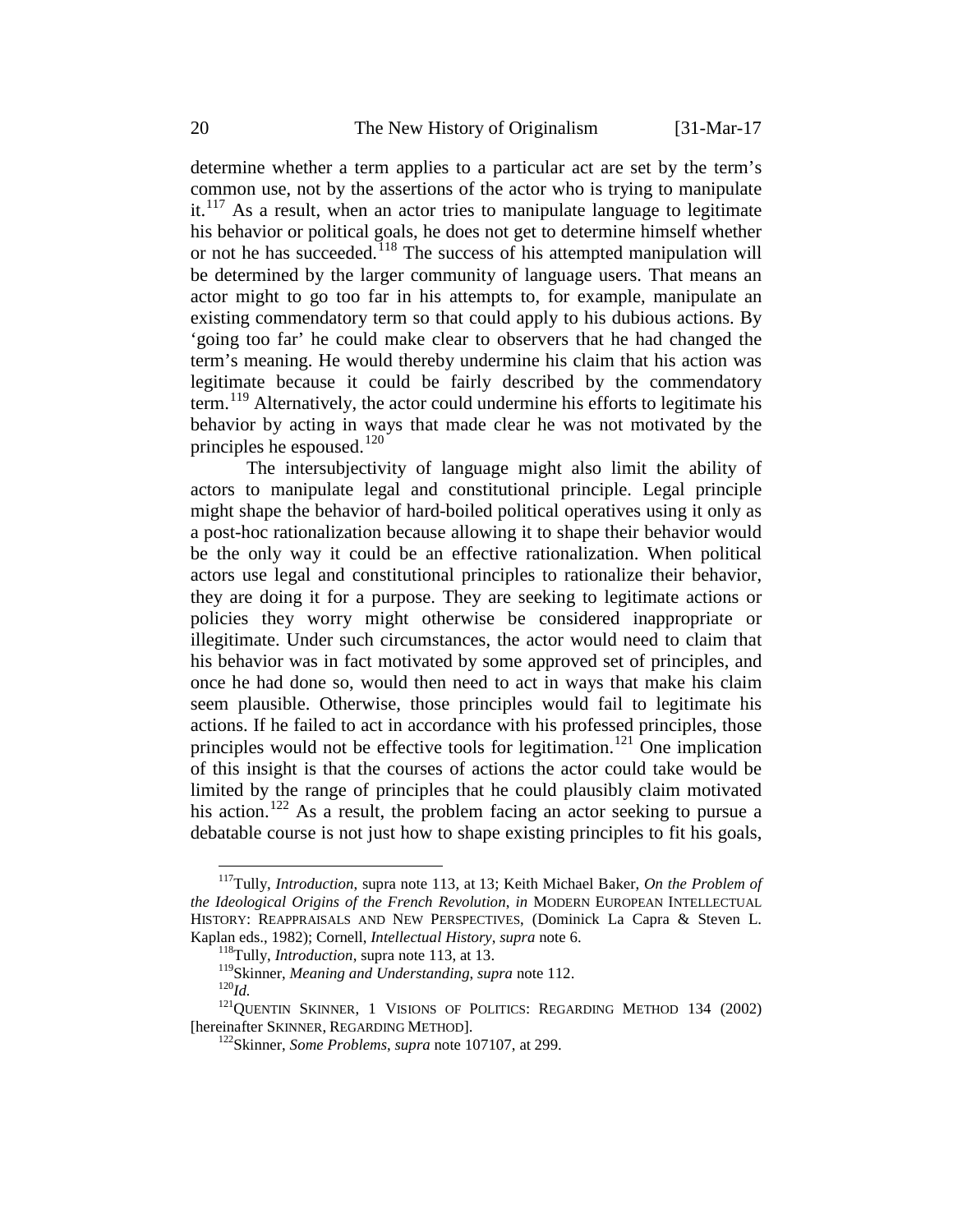but also how to shape his goals to fit the principles that might plausibly legitimate them.[123](#page-22-0) Principle, in other words, could shape a political actor's actions even if he saw them only as tools to advance his interests.

Leading contemporary historians of political thought have applied similar insights to great effect.<sup>[124](#page-22-1)</sup> And the claim that the limits of principled legal reasoning shaped political action is a core finding of some of the best recent legal history, a field where ideas and power collide 'head on.'<sup>[125](#page-22-2)</sup> Charles W. McCurdy, for example, showed how a popular property reform movement in the 19th century was shaped by the 'distinctive logics' of both party politics and law.[126](#page-22-3) Cynthia Nicoletti has applied a similar insight to ways that arguments about secession both shaped and was shaped by the Civil War and reconstruction.<sup>[127](#page-22-4)</sup> Other examples include recent studies of how legal ideas both shaped and were shaped by the fight for civil rights, $128$ welfare rights, $129$  workers' rights, $130$  the realignment of political parties, $131$ and the construction of the administrative state.<sup>[132](#page-22-9)</sup> Ken Kersch has described how constitutional discourse in politics helps build, undermine, and rebuild party and political regimes in a manner consistent with this insight. [133](#page-22-10)

 $128$ RISA L. GOLUBOFF, THE LOST PROMISE OF CIVIL RIGHTS (2007).

<span id="page-22-1"></span><span id="page-22-0"></span><sup>&</sup>lt;sup>123</sup>Skinner, *Meaning and Understanding*, *supra* note 112.<br><sup>124</sup>DANIEL T. RODGERS, CONTESTED TRUTHS: KEYWORDS IN AMERICAN POLITICS SINCE INDEPENDENCE (1987); JAMES T. KLOPPENBERG, UNCERTAIN VICTORY: SOCIAL DEMOCRACY AND PROGRESSIVISM IN EUROPEAN AND AMERICAN THOUGHT, 1870–1920<br>(1986) [hereinafter Kloppenberg, Uncertain Victory].

<span id="page-22-2"></span><sup>&</sup>lt;sup>125</sup>Kloppenberg, *Thinking Historically, supra* note 8 at 207. *See also* G. Edward White, *Transforming History in the Postmodern Era*, 91 MICH. L. REV. 1315 (1993) (reviewing MORTON J. HORWITZ, THE TRANSFORMATION OF AMERICAN LAW, 1870–1960: THE CRISIS

<span id="page-22-3"></span>OF LEGAL Orthodoxy (1992)) [hereinafter White, *Transforming History*].<br><sup>126</sup>CHARLES W. MCCURDY, THE ANTI-RENT ERA IN NEW YORK LAW AND POLITICS, 1839–1865 (2001).

<span id="page-22-4"></span> $^{127}$  CYNTHIA NICOLETTI, THE TREASON TRIAL OF JEFFERSON DAVIS: SECESSION IN THE AFTERMATH OF THE CIVIL WAR (2017)

<span id="page-22-6"></span><span id="page-22-5"></span> $^{129}\text{KAREN}$  M. TANI, STATES OF DEPENDENCY: WELFARE, RIGHTS, AND AMERICAN GOVERNANCE, 1935–1972 (2016).

<span id="page-22-7"></span> $^{130}\rm{S}$ OPHIA Z. LEE, THE WORKPLACE CONSTITUTION FROM THE NEW DEAL TO THE NEW RIGHT (2014).<br><sup>131</sup>REUEL SCHILLER, FORGING RIVALS: RACE, CLASS, LAW, AND THE COLLAPSE OF

<span id="page-22-9"></span><span id="page-22-8"></span>POSTWAR LIBERALISM (2015).<br><sup>132</sup>DANIEL R. ERNST, TOCQUEVILLE'S NIGHTMARE: THE ADMINISTRATIVE STATE EMERGES IN AMERICA, 1900–1940 (2014).

<span id="page-22-10"></span><sup>&</sup>lt;sup>133</sup> Ken I. Kersch, *The Talking Cure: How Constitutional Argument Drives Constitutional Development*, 94 B.U. L. REV. 1083 (2014) [hereinafter Kersch, *The Talking Cure*].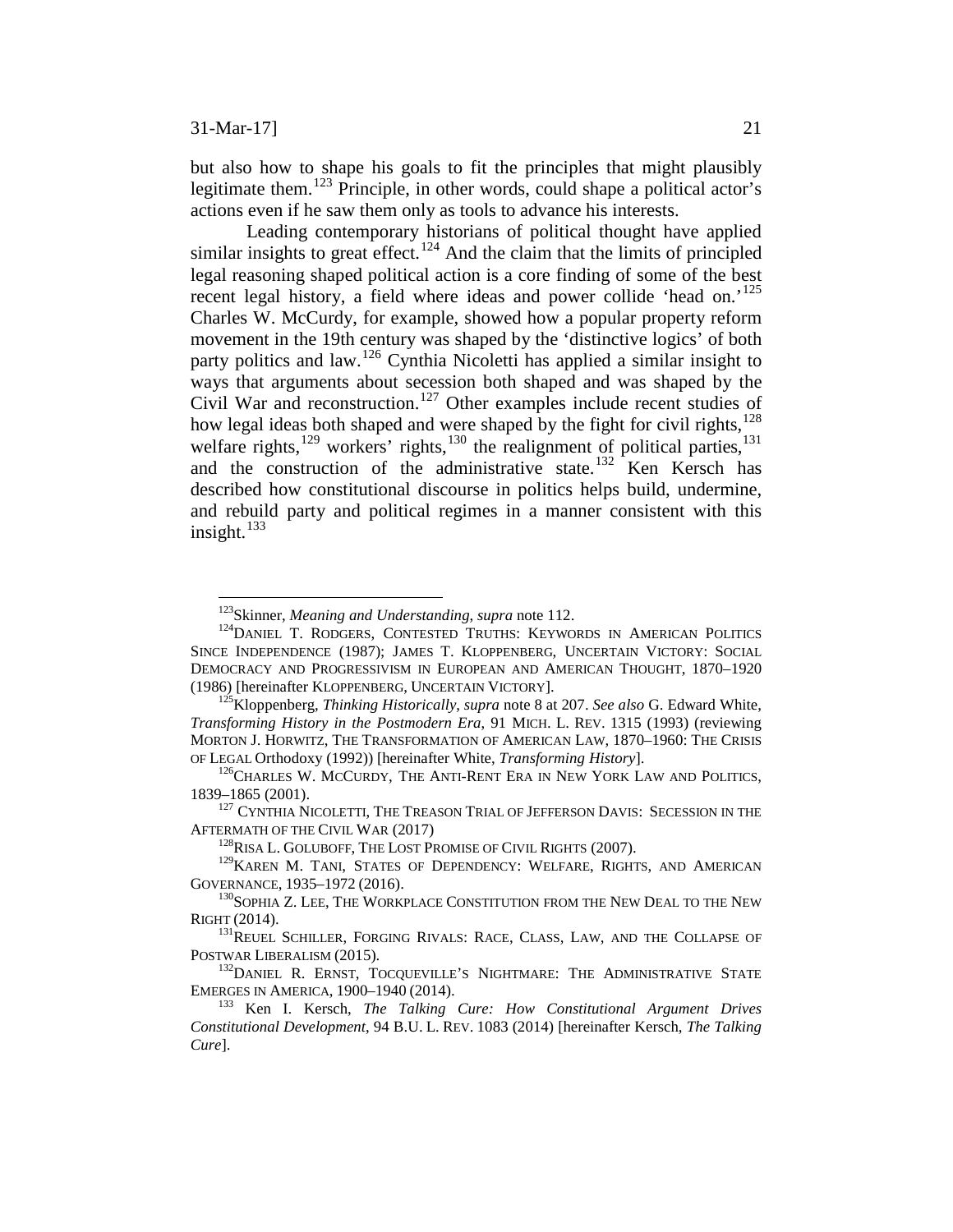The same approach might also help explain how principled debates over originalism could shape the way conservative activists used the theory, even if they were using it as a rationalization. Certainly conservative activists like Meese and the pro-life movement saw originalism as device to legitimate their political preferences.<sup>[134](#page-23-0)</sup> And it is at least plausible that legal and constitutional principles legitimate action and have shared meanings that could limit the behavior of those trying to use them as tools.

Thus, legal principle could have shaped the development of originalism even if we accept that originalism is merely a rationalization for conservatism. An advocate of originalism motivated entirely by her political goals would see originalism as a tool to legitimate those goals to judges, politicians, the public, or, ideally, all three. Further, she would recognize that for originalism to be an effective tool for legitimating her goals, it would have to appear to be more than a mere rationalization for her conservative political preferences. To succeed in legitimating her political preferences, it must appear to be principled. As a result, she would try to ensure that her claims about originalism as a theory were consistent with relevant legal materials and our constitutional traditions. She would also make sure that her claims about originalism's implications were plausible interpretations of the existing historical evidence, relevant legal materials, and the theory itself. If those materials could plausibly justify only a limited range of arguments and actions, then this advocate would not simply alter originalism correspond to her goals political. She would work to ensure that her alterations of the theory were plausibly consistent with those principles, she would shape her claims about the theory's implications to ensure they too were plausible, and she may even choose to pursue a political strategy that was plausibly consistent with originalism rather than another that was not. What is more, such a politically motivated advocate would have good reason to attend to the debates of academics: those debates play an important role in determining what counts as principled debate, and what counts as off-the-wall raving.<sup>135</sup> It is, for example, more difficult to dismiss an argument as frivolous when it has the support of the Charles Warren Senior Fellow in Legal History at Harvard Law School.<sup>[136](#page-23-2)</sup>

<span id="page-23-1"></span><span id="page-23-0"></span><sup>&</sup>lt;sup>134</sup> *See supra* notes 52–68 and accompanying text.<br><sup>135</sup>*See* Jack M. Balkin, "*Wrong the Day it was Decided": Lochner and Constitutional Historicism*, 85 B.U. L. REV. 677, 679 (2005) (asserting that "the conventions determining what is a good or bad legal argument about the Constitution, what is a plausible legal claim, and what is 'off-the-wall' change over time in response to changing social, political, and historical conditions…. The internal norms of good constitutional legal argument are always changing, and they are changed by political, social, and historical forces"); Greene*, How Constitutional Theory Matters*, *supra*, note [10.](#page-5-4) <sup>136</sup>*See,* O'Neill, *Raoul Berger, supra* note 11.

<span id="page-23-2"></span>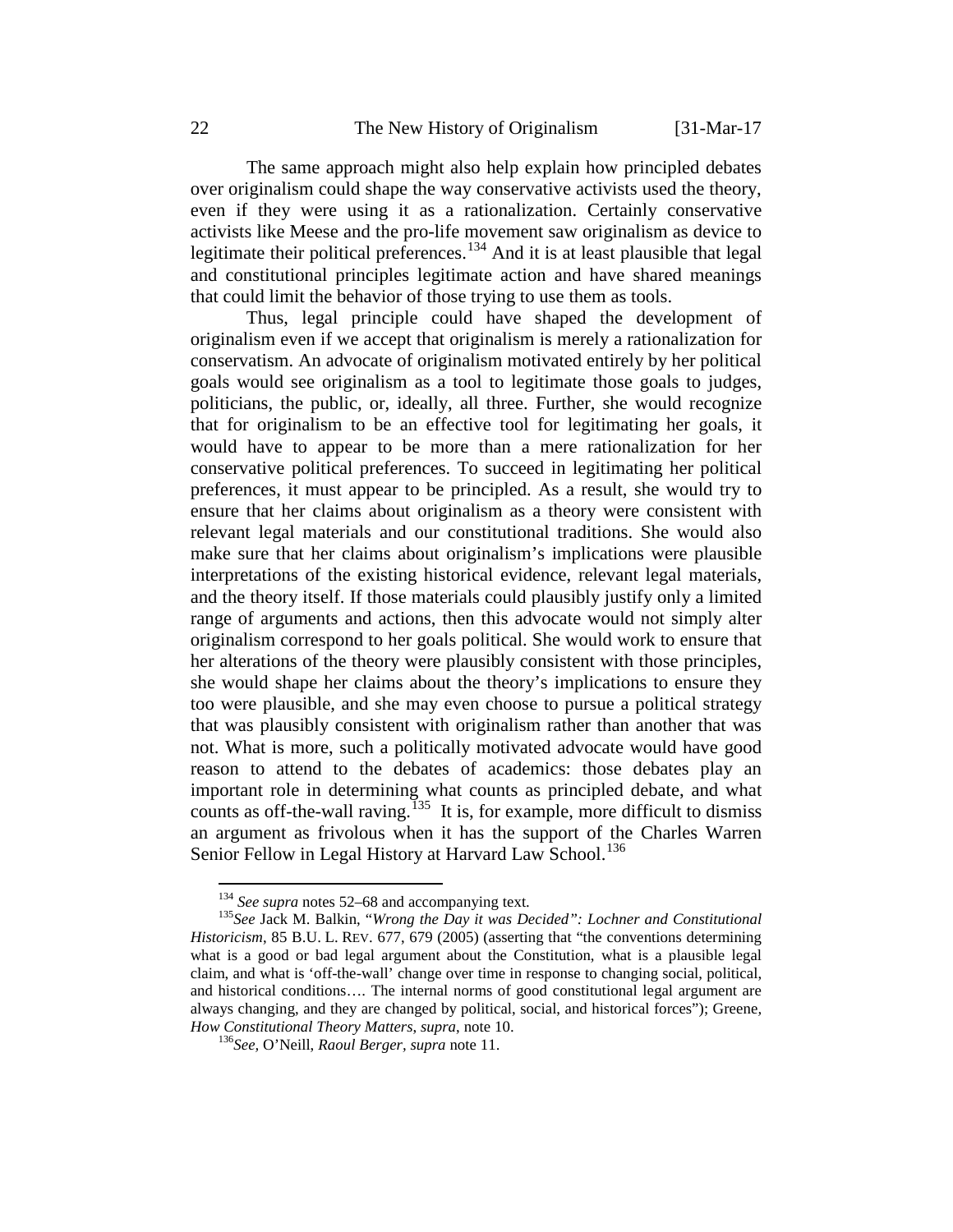#### 31-Mar-17] 23

This approach to the relationship of constitutional principle recognizes that principled debate might affect politics, but it does not simply reduce principle to politics, or ignore the complexities of academic life that make it more than politics by other means. It thus offers a way to bring the academic and political history of originalism into dialogue without reducing one to the other. It does not, of course, prove that legal principle had an important effect on the political uses of originalism. Nor does it prove that politics, rather than principle, motivated originalism's advocates. Those are empirical question. And one can fairly question whether this argument is based on a simplistic and inaccurate view of the relationship between interests and ideas, politics and principle, and political, social, and intellectual history. One may see interests shaping ideas just as those ideas help actors to determine their interests. Ideas and action may be opposite sides of the same coin. Efforts to pry them apart may be doomed to failure, as might efforts to separate social, intellectual, and political history. 'All social activity,' Keith Michael Baker has reminded us, 'has an intellectual dimension that gives it meaning, just as all intellectual activity has a social dimension that gives it its point.<sup>[137](#page-24-0)</sup> This essay, however, does not try to resolve those devilishly difficult issues because doing so is not necessary to create a productive dialogue between originalism's political and academic histories.

What this essay does claim is that there are good reasons to investigate how the principled debates of academics have shaped the political uses of originalism. That effect might occur because politically motivated conservative activists believe at least some respect for principle is necessary to make originalism an effective tool. It might occur because those conservative activists have mixed motives. It might occur because it is impossible to differentiate principle and politics, ideas and action. It might occur because of a combination of those reasons, or for some other reason. This essay has assumed a straightforward division between ideas and action and emphasized the political motives of conservative activists to show that principled debates might have shaped originalism's political uses even if we make the most cynical assumptions about the motivations of conservative activists and the role of ideas in politics. By doing so it hopes to show that questions about the relationship between principle and politics in originalism's past cannot be simply assumed away.

### <span id="page-24-0"></span>**Emerging from the Archives, a New History of Originalism**

 <sup>137</sup>Baker, *supra* note 117.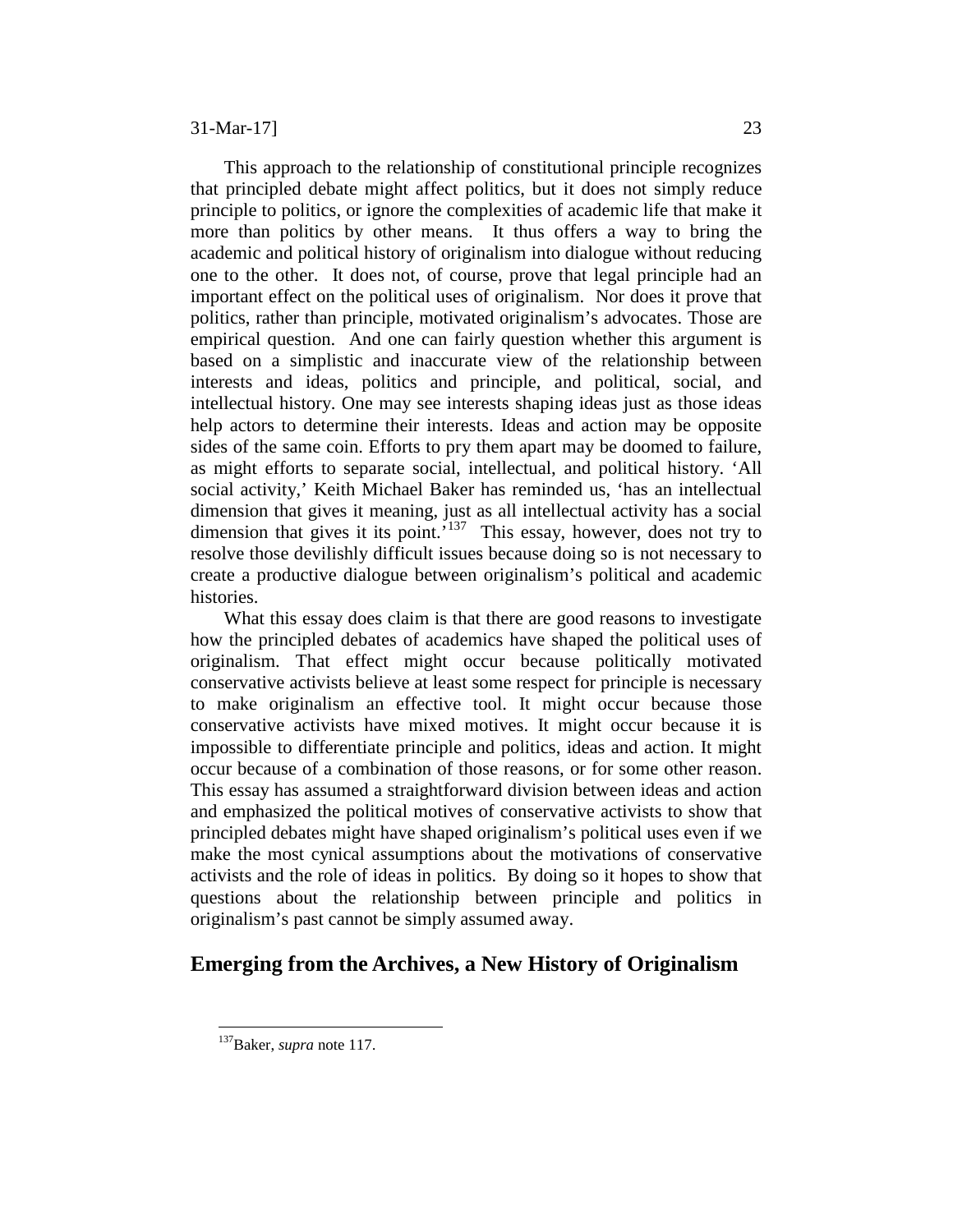The potential of this approach is implicit in a handful of works that offer a glimpse of a what a new history of originalism could be. That scholarship is not part of a self-conscious discussion, but its paucity does not undermine its potential. Even if its authors did not fully recognize it, their work brings to the study of originalism a new approach that might transform the field. Their work differs methodologically from other examinations of originalism's past because it looks past traditional legal materials like judicial opinions and law review articles to archival and other sources. It then uses the results of that difficult historical spadework to illuminate with more precision the reasons political activists turned towards originalism and how that choice affected their behavior. It thus provides the insights necessary to reconsider the interaction of academic debate and political action in originalism's past.

One example of this new approach is Mary Ziegler's examination of the pro-life movement and its decision to embrace originalism, discussed above.<sup>[138](#page-25-0)</sup> She shows that the leadership of the pro-life movement embraced originalism not because of principle but because of politics. They publicly abandoned their natural law constitutionalism only after it failed in court and in Congress, and only after they realized supporting originalism would help them advance their goals in the Reagan administration.<sup>[139](#page-25-1)</sup> But this strategy had costs.<sup>[140](#page-25-2)</sup> When they adopted originalism they abandoned their fight to establish that a fetus had not just a moral, but a constitutional right to life grounded in the 14th Amendment.<sup>[141](#page-25-3)</sup> Instead, they, like other originalists, argued abortion should be regulated by the political process of the states, not the judiciary.<sup>[142](#page-25-4)</sup> Energy they had poured into changing public attitudes with constitutional and moral arguments was re-directed towards a debate over constitutional interpretation.<sup>[143](#page-25-5)</sup> When they became originalists, Ziegler wrote, 'abortion opponents had to down-play their most deeply held constitutional commitments. Instead of building support for their fundamental beliefs, abortion opponents turned to [originalist] rhetoric that promised an immediate political payoff.<sup>'[144](#page-25-6)</sup>

But why did the pro-life movement's leadership have to publicly abandon those cherished principles? Why could they not keep their originalist cake of immediate political gain and enjoy their deeply held

<span id="page-25-0"></span>

<span id="page-25-3"></span><span id="page-25-2"></span><span id="page-25-1"></span>

<sup>&</sup>lt;sup>138</sup>Ziegler, *Grassroots*, *supra* note [33.](#page-8-5)<br>
<sup>139</sup>*Id.* at 15, 25, 28.<br>
<sup>140</sup>*Id.* at 28; See Ziegler, *Originalism Talk*, *supra* note [5,](#page-3-4) at 872.<br>
<sup>141</sup>Ziegler, *Grassroots*, *supra* note [33,](#page-8-5) at 28.<br>
<sup>142</sup>*Id.* at 29.<br>

<span id="page-25-4"></span>

<span id="page-25-5"></span>

<span id="page-25-6"></span>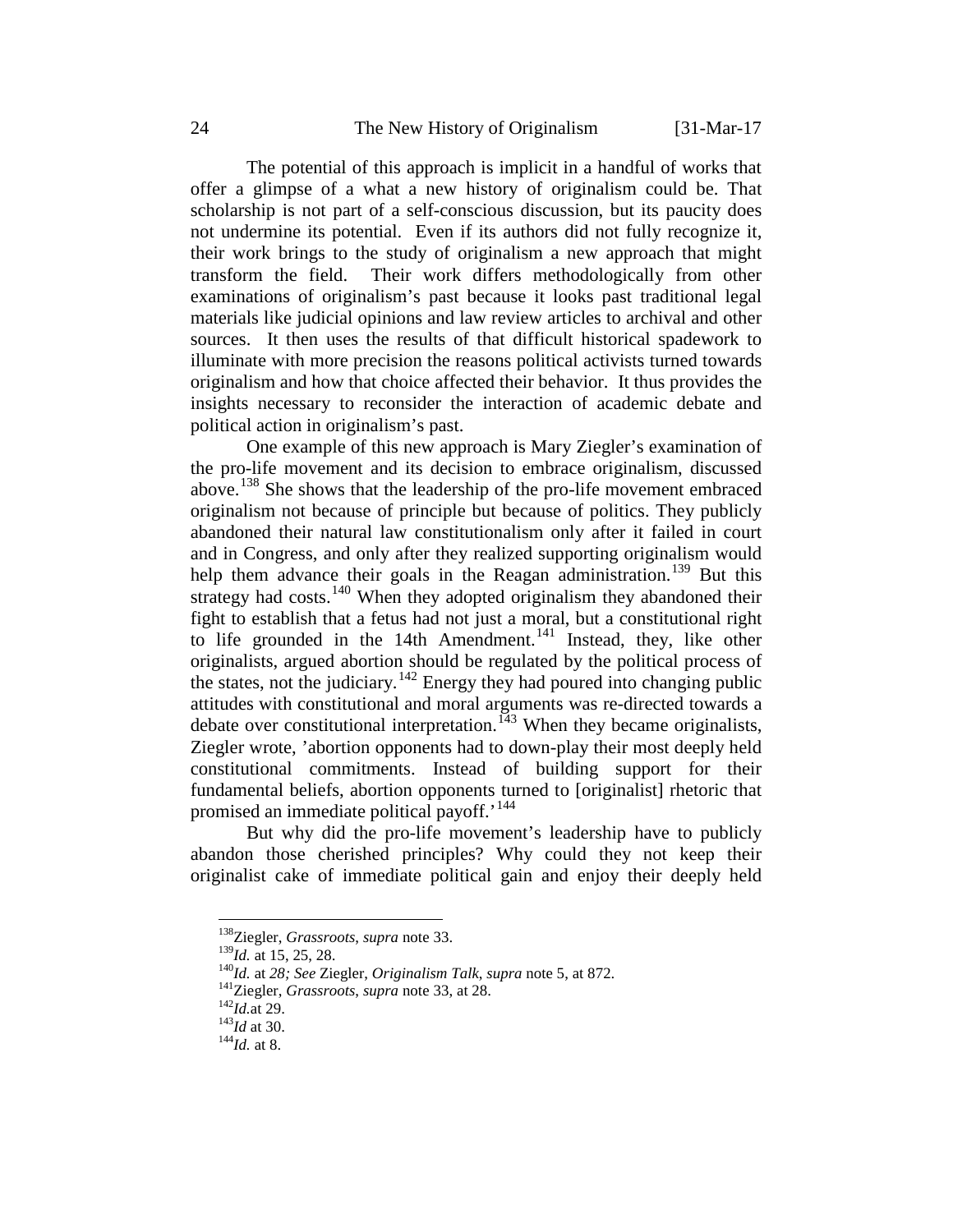commitments, too? The evidence indicates the pro-life movement made that choice out of respect for legal principle, which they respected not in spite of, but because of, their political motivations. The movement did not abandon those commitments because of politics alone. Certainly they did not change their views on the right to life.<sup>[145](#page-26-0)</sup> Nor does it seem they were motivated by constitutional principle. When they embraced originalism, most members of the movement were not convinced originalism was the best way to interpret the constitution.<sup>[146](#page-26-1)</sup>

Instead, it was their political motives that led them to respect the principled implications of originalist argument and, in turn, accept those painful trade-offs. They adopted originalism to legitimate their opposition to abortion rights: to undermine *Roe v. Wade*, to generate support for pro-life politicians, and to gain influence with the Reagan administration.<sup>[147](#page-26-2)</sup> To succeed in that project, they needed to act and argue as though they were motivated by originalism's principles. Otherwise, originalism would fail to legitimate their claims. As a result, they supported only those claims that were plausibly consistent with originalism as it was understood. Because they could not plausibly claim that originalism established that a fetus had a right to life anchored in the Fourteenth Amendment, they had to abandon that claim and its potential benefits. They respected the limits of originalist argument, not in spite of, but because of their political motives.

Another example is Jefferson Decker's analysis of how conservative lawyers inside the Reagan Administration used originalism when arguing amongst themselves over Fifth Amendment takings jurisprudence. The issues arose when *First English Lutheran Church of Glendale v. County of* Los Angles was appealed to the Supreme Court.<sup>[148](#page-26-3)</sup> In *First English*, a fire and flood had destroyed a camp and retreat owned by the First English Lutheran Church. The church wanted to rebuild, but had to wait twenty-two months because City of Los Angles refused to provide the necessary permits.<sup>[149](#page-26-4)</sup> The church argued that delay was improper and that it was thus due compensation for this temporary and improper limit on the use of its land.

The appeal presented an exciting opportunity to Roger Marzulla and Thomas Hookano, two economic conservatives in the Environment and Natural Resources Division of the Department of Justice. Prior to

<span id="page-26-4"></span><span id="page-26-3"></span><span id="page-26-2"></span><span id="page-26-1"></span><span id="page-26-0"></span><sup>&</sup>lt;sup>145</sup>*Id* at 29.<br><sup>146</sup>*Id.* at 25.<br><sup>147</sup>*Id.* at 31.<br><sup>148</sup>First English Lutheran Church of Glendale v. Cty. of Los Angles, 482 U.S. 304 (1987).  $149$ *Id.*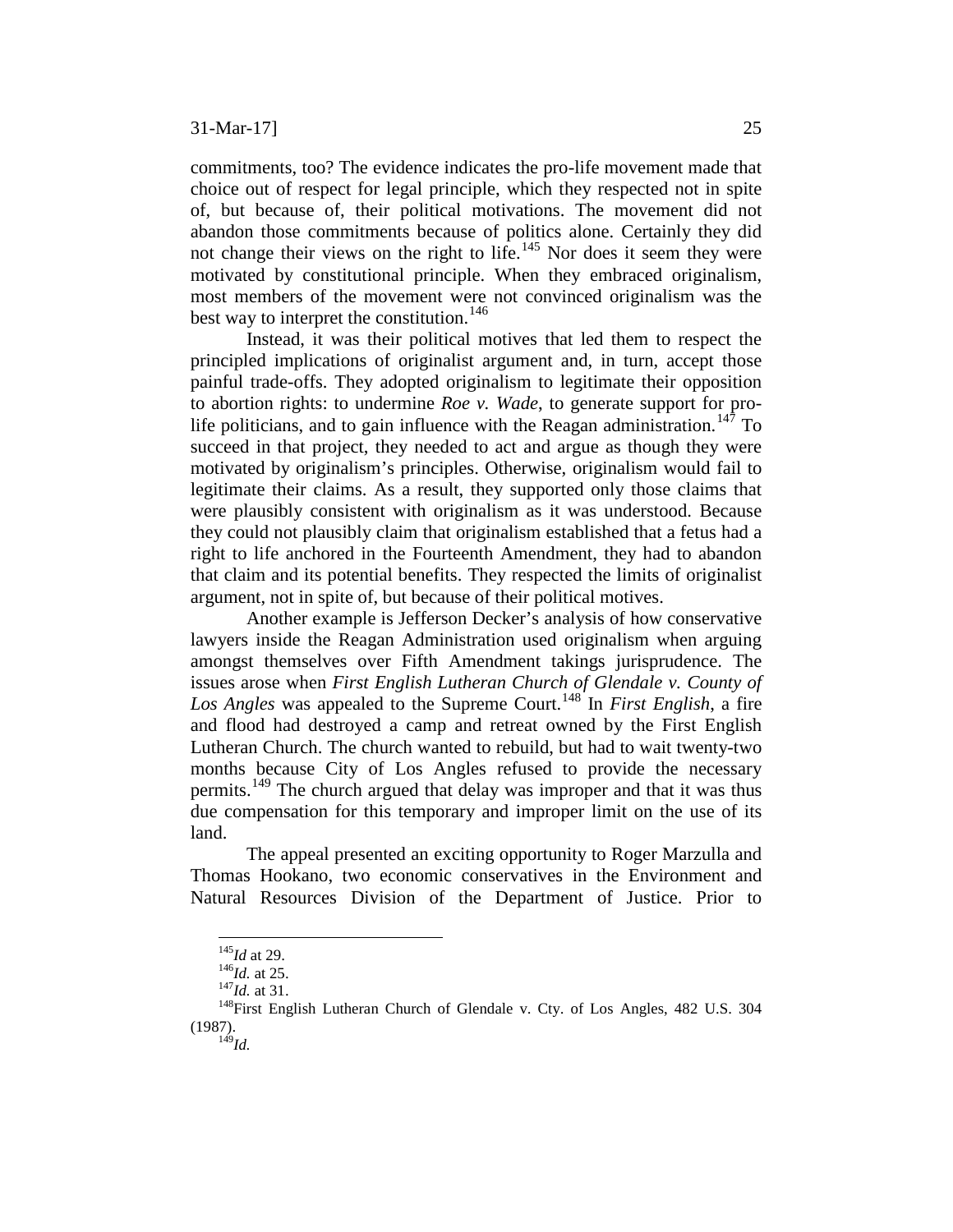government service they had worked at leading conservative public interest law firms to expand the protections the Fifth Amendment's takings clause provided landowners.[150](#page-27-0) *First English* offered a way to continue that work by throwing the weight of the administration behind the claim that the Fifth Amendment protected landowners from 'temporary regulatory takings.' The Fifth Amendment had always required the government to compensate landowners when the government took ownership of their land for public purposes. But Marzulla and Hookano believed that landowners should be compensated when government regulations improperly limited the use of their land, even when the limit was only temporary.<sup>[151](#page-27-1)</sup>

Marzulla and Hookano, however, had a problem because Charles Fried disagreed with them, and he was Solicitor General.<sup>[152](#page-27-2)</sup> Among other things, Fried feared such a doctrine would make it too easy for landowners to raid the treasury.<sup>[153](#page-27-3)</sup> A better way to for the courts to police illegitimate government regulation, he believed, was the more lenient doctrine that had developed as part of the Court's 14th Amendment's due process jurisprudence.<sup>[154](#page-27-4)</sup> Marzulla and Hookano tried to go over Fried's head. They reached out directly to Attorney General Meese to argue their brief, rather than Fried's, should be sent to the Court.<sup>[155](#page-27-5)</sup> Isolated and opposed to powerful interests inside the administration, Fried needed support.<sup>[156](#page-27-6)</sup> He found it in originalism.

Fried does not seem to have turned to originalism because of his dedication to the theory as a matter of principle. His later rejection of originalism suggests he was a lukewarm originalist, at best.[157](#page-27-7) But *First English* occurred in the shadow of the public debate over originalism. Months earlier the administration had made originalism its official interpretive method, and in that Fried saw an opportunity. The founders, he wrote the Attorney General, would have easily distinguished an onerous regulation from a taking and thus would have denied 'temporary regulatory takings' existed. 'Our respect for original intent makes us hostage to Clio,' he wrote Meese, 'and we must accept the consequences.'<sup>[158](#page-27-8)</sup>

Fried's invocation of originalism may not have been driven purely

<span id="page-27-5"></span><span id="page-27-4"></span><span id="page-27-3"></span><span id="page-27-2"></span><span id="page-27-1"></span><span id="page-27-0"></span><sup>150</sup>DECKER, *supra* note 51, at 1–2.<br>
<sup>152</sup>*Id.* at 4–7.<br>
<sup>152</sup>*Id.* at 5.<br>
<sup>154</sup>*Id.* at 6.<br>
<sup>154</sup>*Id.* at 5.<br>
<sup>155</sup>*Id.* at 5.<br>
<sup>156</sup>*Id.* at 9.<br>
<sup>157</sup>CHARLES FRIED, ORDER AND LAW: ARGUING THE REAGAN REVOLUTION: A FIRSTHAND ACCOUNT 62–68 (1992). <sup>158</sup>*Id.* at 5–6.

<span id="page-27-6"></span>

<span id="page-27-8"></span><span id="page-27-7"></span>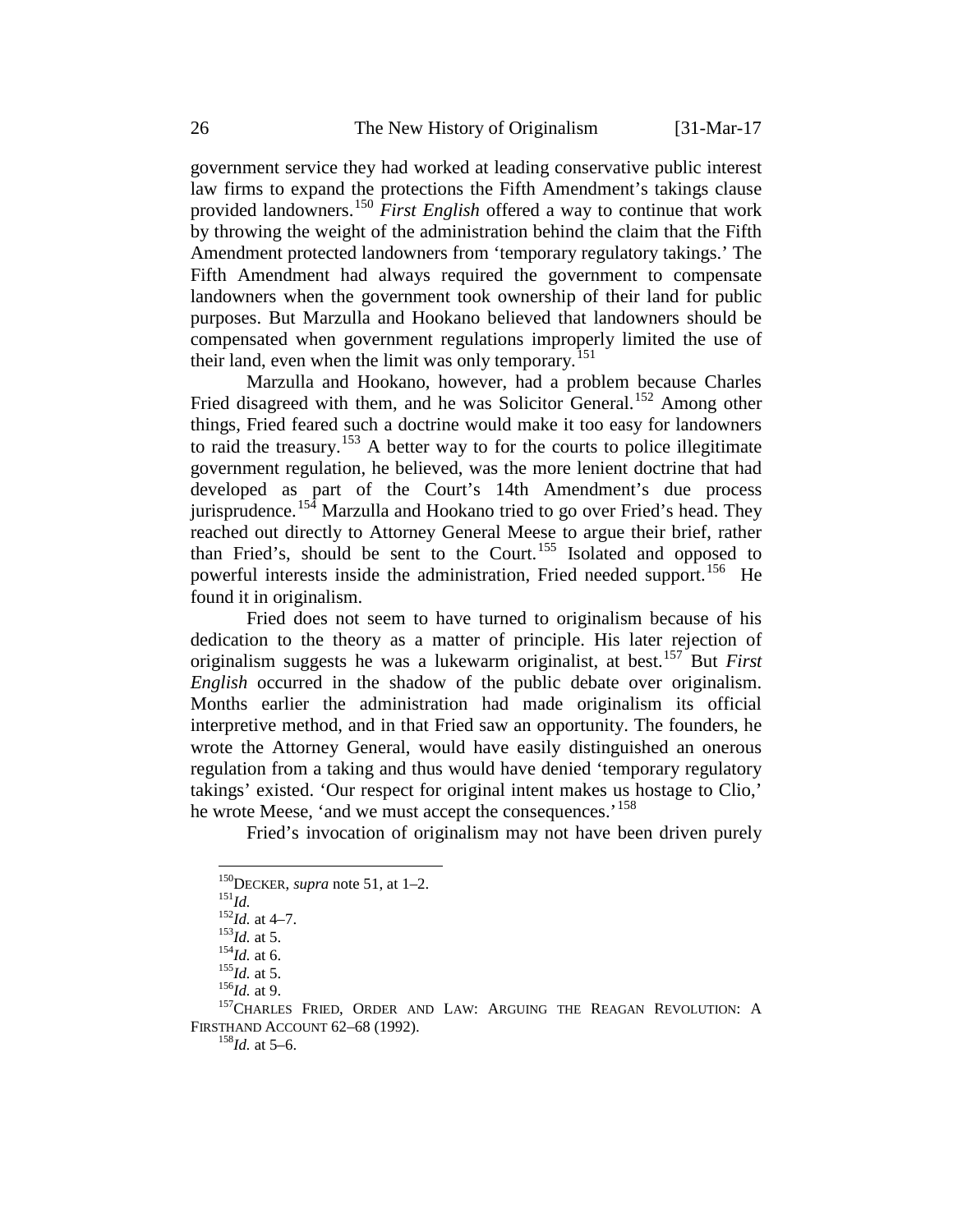by principle, but the theory was also not just politics. Fried invoked originalism to legitimate his position. He expected it to work because he expected Meese and other conservatives inside the administration to respect the principles they had been vigorously advocating in public. And it seems he was right. Invoking originalism helped him fight to a draw against a politically powerful group within the administration.<sup>[159](#page-28-0)</sup> The economic conservatives ultimately won the war. The Court in *First English* endorsed the idea of temporary regulatory takings. But originalism helped Fried stop the administration from calling on the Court to do so. The government's brief in the case adopted a compromise position, which fully satisfied neither Fried nor his inter-administration opponents.<sup>[160](#page-28-1)</sup>

This event, Decker argued, suggests there was a real

….commitment to (some sort of) originalism by (some) key people within the Reagan administration. And it demonstrates that this commitment could have real consequences. Originalism offered Charles Fried a way to push back against a line of advocacy that he considered to be radical and dangerous—and of defending that push-back to his attorney general. For that reason, the Reagan administration's public commitment to a certain way of reading the Constitution served as a genuine constraint on the policy outcome that many in his administration would have preferred.<sup>[161](#page-28-2)</sup>

Decker, like Ziegler, did not explicitly consider whether the constraints he identified were the result of political motivations. But his research, like hers, went beyond law reviews, judicial opinions, and published sources to recapture examples of principle shaping the behavior of the Meese Justice Department and the pro-life movement. And like Ziegler, he did so without denying the clear importance of political motives. Together, their work offers a glimpse of what a new history of originalism might look like if we recognize that it is not necessary to make heroic assumptions about the motivation of political activists in order to consider whether principle might shape their behavior.

The next step towards bringing originalism's academic and political histories into dialogue is to consider how academic debate shaped what

<span id="page-28-2"></span><span id="page-28-1"></span><span id="page-28-0"></span><sup>&</sup>lt;sup>159</sup>DECKER, *supra* note 51.<br><sup>160</sup>*Id.* 161*See* Jefferson Decker, *Originalism, Legal Policy, and the Reagan Administration,* Conference Paper at the Policy History Conference (June 4-7, 2014) (on file with author).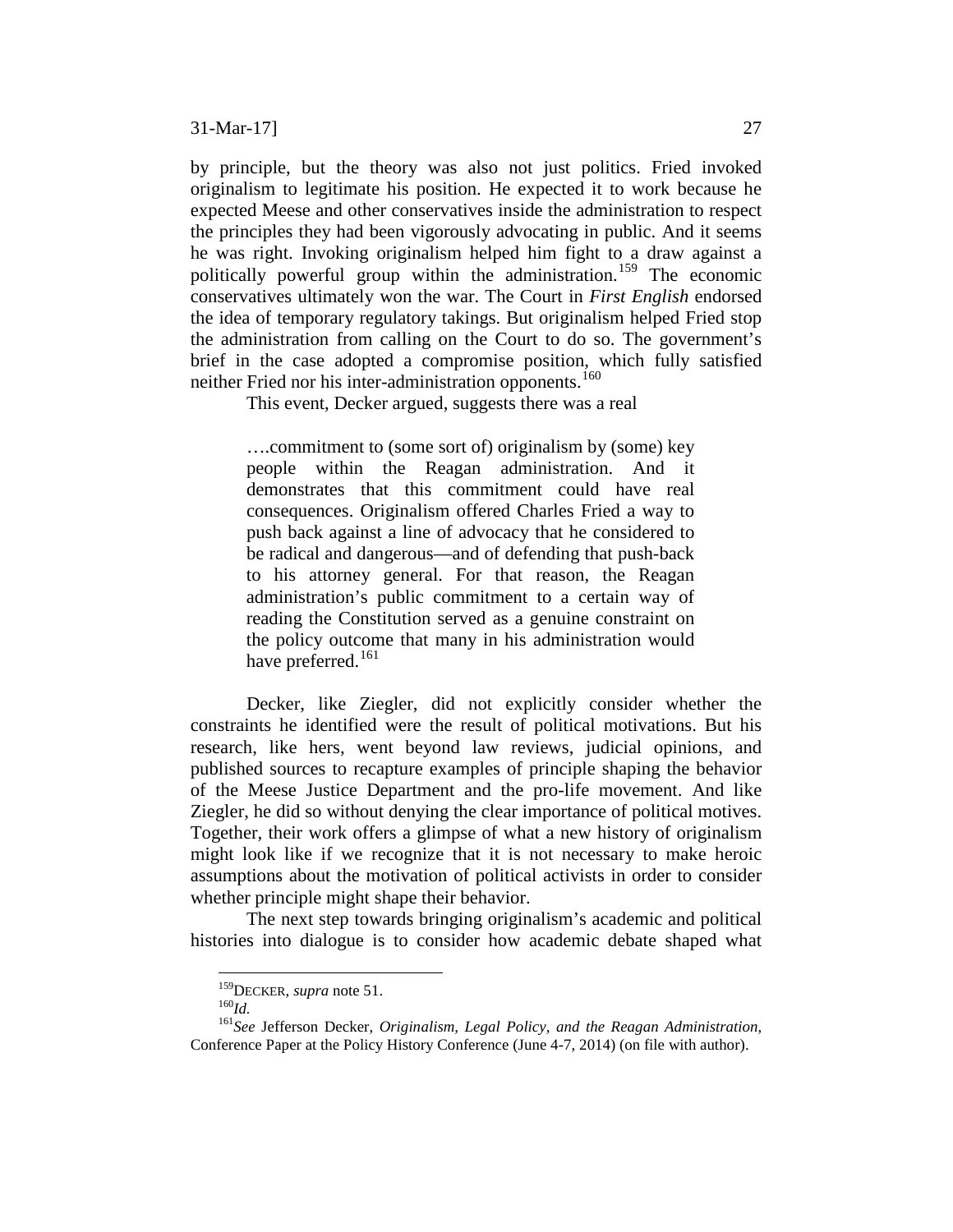counted as a principled use of originalism. This is something neither Decker nor Ziegler explicitly considered, but there is suggestive evidence elsewhere. As discussed above, there has been significant overlap in both the topics that have interested originalism's academic and political proponents, and sometimes those proponents have been the very same people.<sup>[162](#page-29-0)</sup> In addition, Ken Kersch has made clear at least one example of an academic shaping the political debate over originalism. Before Raoul Berger, originalist argument was a minor theme among the conservative activists clustered around the *National Review*, and sometimes it was explicitly rejected. But that changed after Raoul Berger added his respected academic voice to earlier calls for originalism by Robert Bork and then Justice Rehnquist. 'With the publication of Harvard Law Professor Raoul Berger's manifesto Government by Judiciary in 1977,' Kersch wrote, 'the center of gravity of conservative constitutional thought moved decidedly [and] rooted itself in a commitment to the interpretive theory of "originalism."<sup>[163](#page-29-1)</sup> Even if those activists saw Berger's academic prestige as nothing more than a tool to legitimate their preferences, Kersch still makes his influence clear. That, in turn, suggests that academics may have helped set the limits of principled debate which even the most cynical, hard-boiled, political motivated activists felt would be wise to respect.<sup>[164](#page-29-2)</sup>

### **Conclusion**

One of the byproducts of the emergence of New Originalism is a welcome interest in originalism's past. It has led originalism's proponents to look to the theory's past to differentiate their arguments from the Old Originalism of the  $1980s$ .<sup>[165](#page-29-3)</sup> New Originalism's rise has also confirmed that originalism more broadly has survived decades of pounding from its critics. It may even be thriving.<sup>[166](#page-29-4)</sup> That success has led other scholars to ask how

<span id="page-29-1"></span><span id="page-29-0"></span><sup>&</sup>lt;sup>162</sup>See, *supra* notes [783](#page-14-5)–91 and accompanying text.<br><sup>163</sup>Kersch, *Ecumenicalism*, *supra* note 71, at 113; see *also* O'NEILL, CONSTITUTIONAL<br>HISTORY, *supra* note 1, at 129–32; Greene, *Original Intent, supra* note 13,

<span id="page-29-2"></span><sup>&</sup>lt;sup>164</sup>O'Neill, *Raoul Berger, supra* note [11;](#page-5-5) William H. Rehnquist, Comment, *The Notion of a Living Constitution*, 54 TEX. L. REV. 693 (1976); Robert H. Bork, *Neutral Principles and Some First Amendment Problems*, 47 IND. L.J. 1 (1971). O'NEILL, CONSTITUTIONAL

<span id="page-29-3"></span>History, *supra* note [1](#page-2-0) at 129–32.<br><sup>165</sup>See Cornell, *Intellectual History*, *supra* note 6; James E. Ryan, *Laying Claim to the Constitution: The Promise of New Textualism*, 97 VA. L. REV. 1523 (2011).

<span id="page-29-4"></span><sup>&</sup>lt;sup>166</sup>Balkin, *New Originalism, supra* note [14;](#page-3-5) Solum, *Lexicon, supra* note [30;](#page-7-8) Barnett, *Nonoriginalists, supra* not[e 4.](#page-3-5)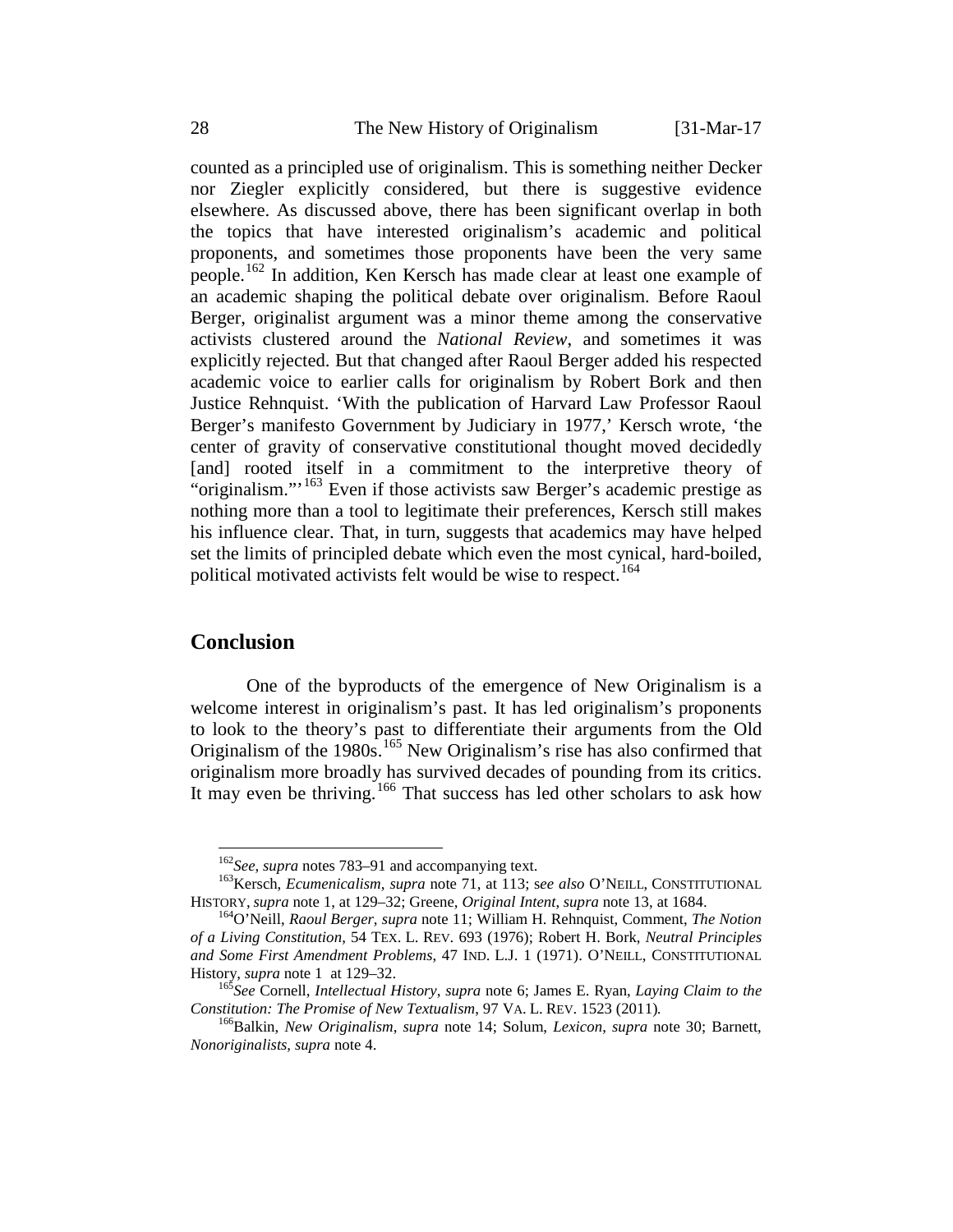that feat was accomplished and what we can learn from it.<sup>[167](#page-30-0)</sup>

Unfortunately, the accounts of originalism's past have largely developed independent of one another. Each has its own explanation for originalism's emergence and development over time. One emphasizes the role of political interest.<sup>[168](#page-30-1)</sup> The other emphasizes the influence of principled argument. [169](#page-30-2) This division is unproductive and unnecessary. We might find a way to create a productive dialogue between these histories. We might do so, first, by attending to the ways that conservative political interests have affected academic debates by shaping the institutions that produce those debates. And, second, we might recognize that even an advocate of originalism motivated purely by politics might pay careful attention to academic debates to ensure his arguments about the theory were plausible, and then conform his behavior to match those arguments.

Opening a path to a new history of originalism offers new opportunities to learn from originalism's past. If we want to understand how constitutional theory has influenced politics, $170$  it is not enough to ask whether Charles Fried's arguments in the *First English* litigation were motivated by a principled commitment to originalism's truth or by his policy differences with economic conservatives in the Reagan administration.<sup>[171](#page-30-4)</sup> We also need to ask how and to what extent originalism helped him change the Department's policy.<sup>[172](#page-30-5)</sup> If we want to know what lessons originalism offers to the left,  $173$  it is not enough to know if the leadership of the pro-life movement saw originalism as the most principled method of constitutional interpretation or as useful camouflage for its political agenda. We also need to ask what originalism offered them and how embracing it shaped their behavior.<sup>[174](#page-30-7)</sup>

In this new history of originalism we can also begin to see something else: an underappreciated role that academic debate plays in the process of political change. Scholars have noted that academic debates can

<span id="page-30-0"></span><sup>&</sup>lt;sup>167</sup>Greene, *Original Intent*, *supra* note [13;](#page-6-1) Greene, Persily & Ansolabehere, *supra* note 69; Post & Siegel, *supra* note 1.

<span id="page-30-1"></span><sup>&</sup>lt;sup>168</sup>Greene, Persily & Ansolabehere, *supra* note 6[969;](#page-12-5) Post & Siegel, *supra* not[e 1.](#page-2-0)<br><sup>169</sup>Solum, *Unwritten, supra* note [4;](#page-3-5) WHITTINGTON, CONSTITUTIONAL INTERPRETATION,

<span id="page-30-2"></span>*supra* note [4.](#page-3-5) <sup>170</sup>*See* Ziegler, *Grassroots*, *supra*, note [33;](#page-8-5) Greene, *How Constitutional Theory* 

<span id="page-30-7"></span><span id="page-30-6"></span><span id="page-30-5"></span><span id="page-30-4"></span><span id="page-30-3"></span>*Matters, supra* note 10.<br><sup>171</sup>First English Lutheran Church of Glendale v. Cty. of Los Angles, 482 U.S. 304 (1987).

<sup>&</sup>lt;sup>172</sup>See DECKER, supra note 51.<br><sup>173</sup>See Johnsen, *Lessons from the Right*, *supra* note 5; Post & Siegel, *supra* note [1.](#page-2-0)<br><sup>174</sup>See Ziegler, *Grassroots*, *supra* note 33.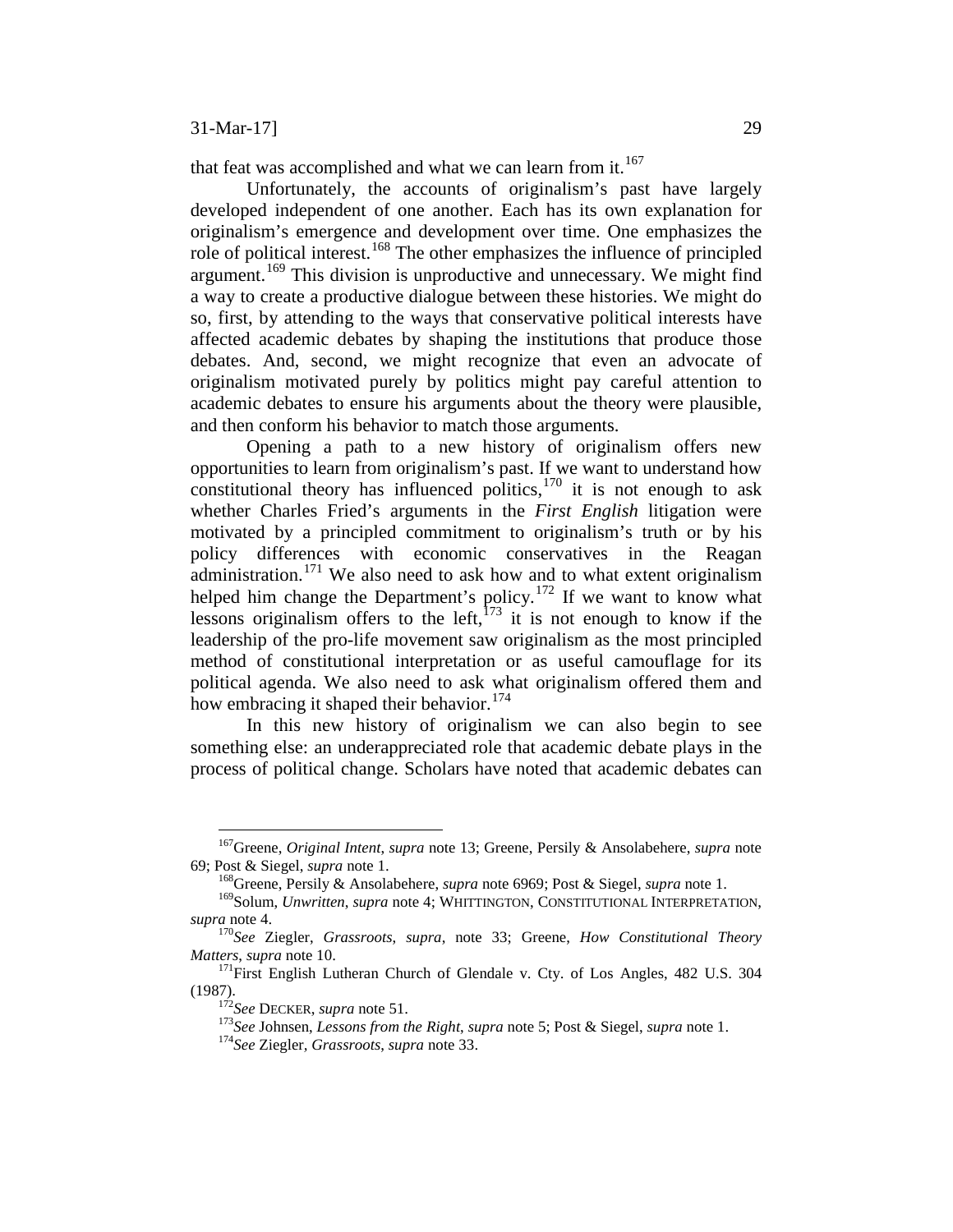influence legal actors by legitimating particular arguments.<sup>[175](#page-31-0)</sup> But a new history of originalism might show those debates also shaped the behavior of political actors, too. Surely, academic debates are not the only influence on the political uses of originalism. Political interest must play a central role. But perhaps the relationship between ideas, interests, and institutions, between academics and politicians, is both more subtle and more important than it currently appears.

This dialogue is not all that is necessary to build the more accurate and complete history of originalism that we need to help manage the theory's uncertain future. Such a history also needs to embed the interaction of legal principle and political interest in a broader context. To understand the theory's interaction with politics, we need to look beyond originalism's ability to advance particular policies. Exemplary is Ken Kersch's examination of the role the theory played in helping to create modern conservatism by unifying a fractured conservative intellectual movement.<sup>[176](#page-31-1)</sup> And while current examinations of originalism's history emphasize connections between the theory, constitutional doctrine, and politics, G. Edward White and Dan Rodgers have tied originalism's emergence to much broader changes in America's relationship with the past. White has pointed out that history re-entered constitutional debates not just through originalism, but though critical and neo-republican interpretive approaches as well. It was not just Robert Bork, but also Duncan Kennedy and Akil Amar who turned towards history and away from political process theory. White attributes that development to the decline of broad based modernist assumptions that the past had no wisdom superior to contemporary social science.<sup>[177](#page-31-2)</sup> Rodgers sees a similar collapse in separation between the past and present in both originalism and post-modern social theory.<sup>[178](#page-31-3)</sup> Those broader intellectual changes and the opportunities they offered the advocates and opponents of originalism are crucial context for understanding the theory's development.

Combining that broader context with a productive dialogue between originalism's academic and political history can help produce a new, more accurate, and more useful history of originalism. But it is also true that the approach suggested here to the relationship of principle, politics, and

<span id="page-31-3"></span><span id="page-31-2"></span><span id="page-31-1"></span><span id="page-31-0"></span> <sup>175</sup>Jack M. Balkin, *The Framework Model and Constitutional Interpretation*, *in* PHILOSOPHICAL FOUNDATIONS OF CONSTITUTIONAL LAW (Dyzenhaus & Thorburn eds., forthcoming 2016) (manuscript at 9–10) (on file with author); Greene*, How Constitutional Theory Matters, supra, note [10.](#page-5-4)*<br><sup>176</sup>Kersch, *Ecumenicalism, supra note 71.*<br><sup>177</sup>White, *Arrival of History, supra* note [26.](#page-7-9) <sup>178</sup>DANIEL T. RODGERS, AGE OF FRACTURE (2011).